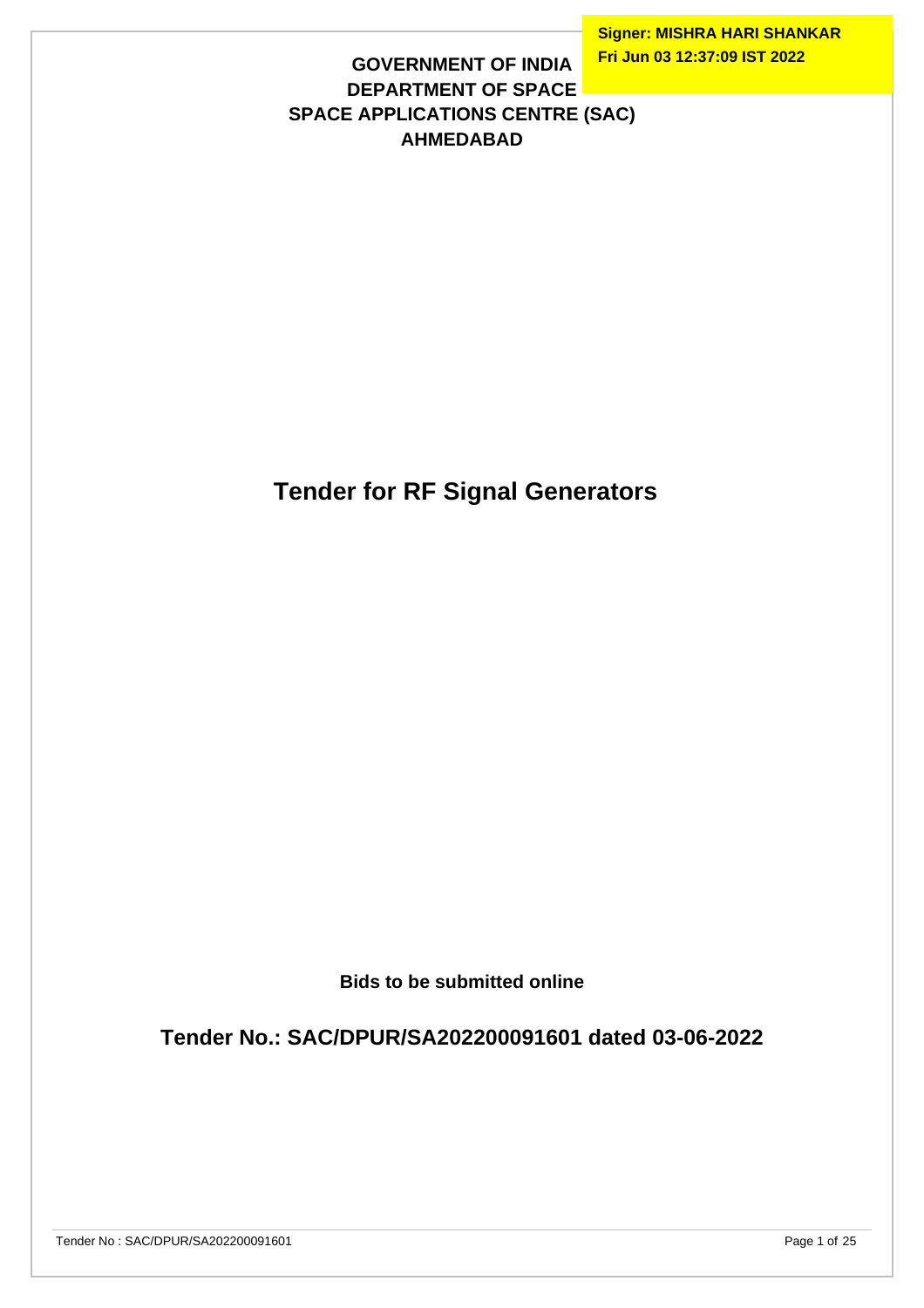# **A. Tender Details**

Tender No : **SAC/DPUR/SA202200091601**

Tender Date : **03-06-2022**

Tender Classification: **GOODS**

Purchase Entity : **DPUR** 

Centre : **SPACE APPLICATIONS CENTRE (SAC)**

## **Procurement of RF Signal Generators**

SPACE APPLICATIONS CENTRE INDIAN SPACE RESEARCH ORGANISATION (DEPT. OF SPACE, GOVT. OF INDIA) AHMEDABAD 380 015 E-PROCUREMENT

General Instructions to Tenderer

1.PLEASE NOTE THAT THIS IS TWO - PART TENDER. PLEASE MENTION PRICES IN THE PRICE BID FORM ONLY. DO NOT SHARE ANY KIND OF PRICE DETAILS ANYWHERE ELSE IN THE UPLOADED DOCUMENTS. IF YOU REVEAL ANY PRICE RELATED INFORMATION OTHER THAN PRICE BID FORM, YOUR OFFER WILL BE REJECTED.

2.Tender Evaluation Criteria: As per tender terms.

3.If the prices are asked in slabs, vendors are requested to quote for all the slabs.

4.Those vendors, who are interested in tender opening (in case of Public tender), should send confirmation via email, one day prior to the tender opening day.

5.(GeM Report ID- GEM/GARPTS/29032021/O9JEPXZMLVLY)

6.Make in India Clause: In this regard, please provide the following:

(a) OM No. F.No.6/18/2019-PPD dated 23/07/2020 issued by Dept. of Expenditure, Public Procurement division. Undertaking to be given as below:

'I have read the clause regarding restrictions on procurement from a bidder of a country which shares a land border with India I certify that this bidder is not from such a country or, if from such a country, has been registered with the Competent Authority. I hereby certify that this bidder fulfills all requirements in this regard and is eligible to be considered.'

(Wherever applicable, evidence of valid registration by the Competent Authority shall be attached).

b. Any amendment/modifications issued by Govt. of India w.r.t to above OM's shall also be complied.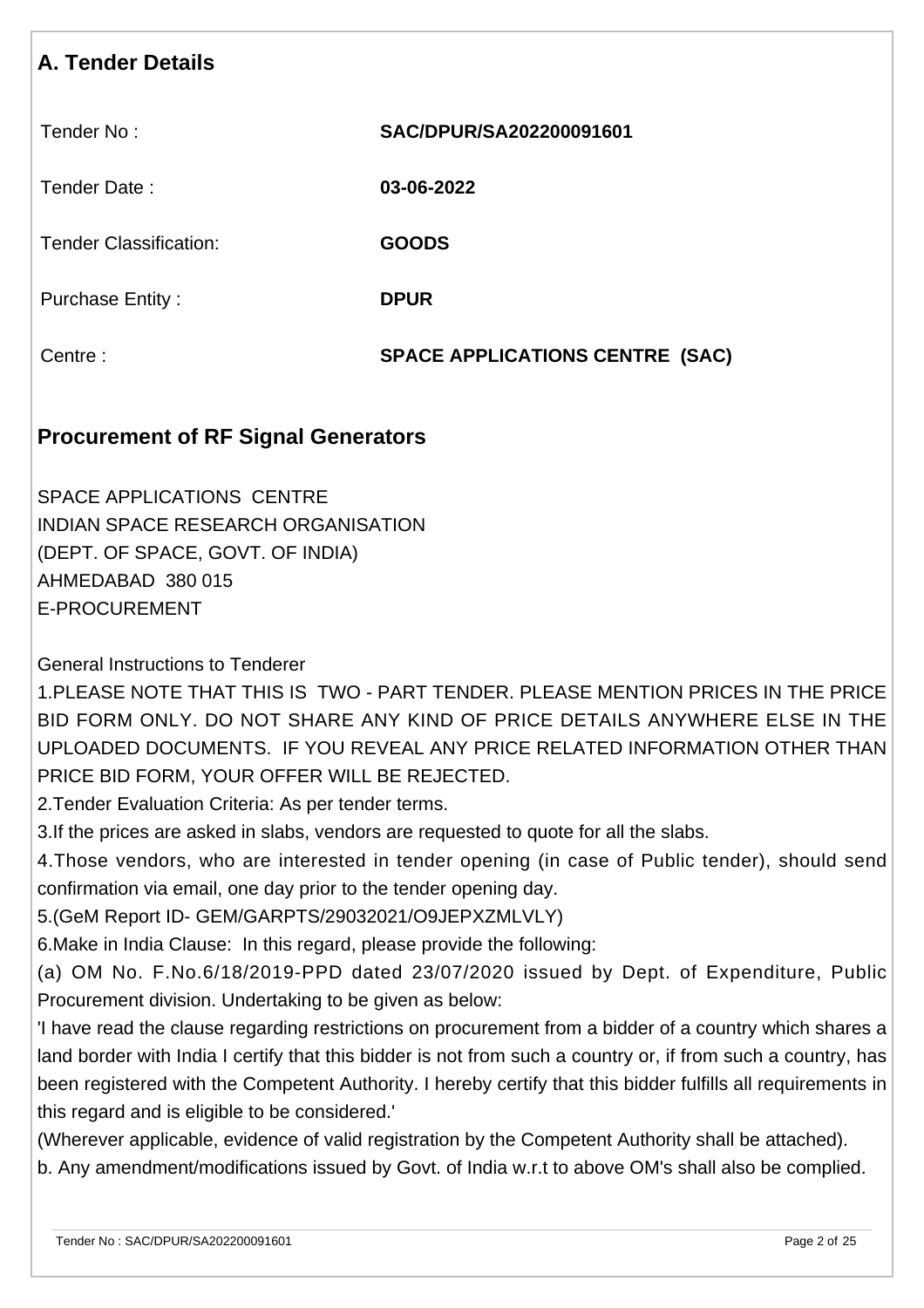#### NOTE

1)If any of the vendor is not agreeing to our standard Terms of the tender like (Payment Terms, Liquidated Damages, Performance Security etc.) the appropriate loading factor will be added to the quoted prices for ranking the offer.

Contact Details (PURCHASER) Purchase & Stores Officer Space Applications Centre - Ahmedabad Ph No. : 079-2691 3079 Fax No.: 079-2691 5848 / 5802 / 5835 (Email: psod@sac.isro.gov.in)

# **A.1 Tender Schedule**

| Bid Submission Start Date:         | 03-06-2022 13:34 |
|------------------------------------|------------------|
| <b>Bid Clarification Due Date:</b> | 07-06-2022 10:58 |
| <b>Bid Submission Due Date:</b>    | 28-06-2022 10:00 |
| Bid Opening Date:                  | 28-06-2022 11:00 |
| Price Bid Opening Date:            | 29-07-2022 10:59 |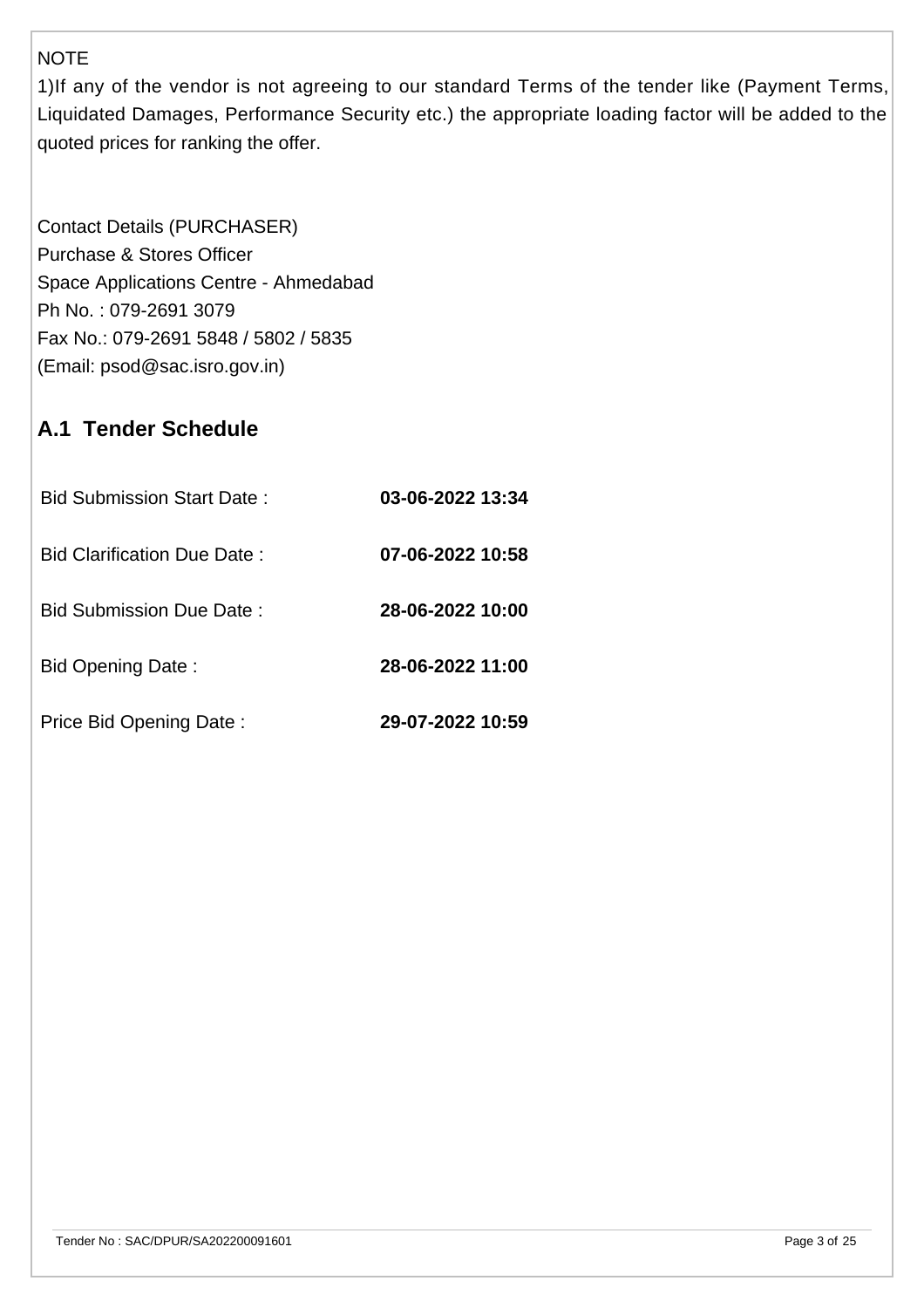## **B. Tender Attachments**

NA

## **Instructions To Vendors**

## **1. GENERAL TERMS & CONDITIONS FOR TENDER**

## 1. ACCEPTANCE OF STORES

a)The Purchaser's representatives shall also be entitled at all reasonable times during manufacture to inspect, examine and test on the Contractor's premises the material and workmanship of all stores to be supplied under the Contract and if part of the said stores is being manufactured on other premises, the Contractor shall obtain for the Purchaser's representative permission to inspect, examine and test as if the equipment were being manufactured on the Contractor's premises. Such inspection, examination and testing shall not release the Contractor from the obligations under this Contract.

b)For tests on the premises of the Contractor or of any of his sub- Contractors, the Contractor shall provide free of cost assistance, labour, material, electricity, fuel and instruments as may be required or as may be reasonably needed by the Purchaser's representative to carry out the tests efficiently.

c)When the stores have passed the specified test, the Purchaser's representative shall furnish a certificate to the effect in writing to the Contractor. The Contractor shall provide copies of the test/s certificates to the Purchaser as may be required.

#### 2. APPLICABLE LAW

The Purchase Order / Contract shall be governed by Indian Law and jurisdiction shall lie in the Courts of Ahmedabad, Gujarat, India.

#### 3. ARBITRATION

If any dispute or difference or claims of any kind arises in connection with Contract, such dispute or difference or claim shall be referred by either party to the Arbitration. The Indian Arbitration and Conciliation Act, 1996 and any statutory modifications or re-enactment thereof, rules made there under and for the time being in force shall be applicable to the Arbitration. The arbitral tribunal shall consist of three arbitrators. Each party to the dispute shall appoint one arbitrator and the two arbitrators so appointed by the parties shall appoint the third arbitrator who shall act as the 'Presiding Arbitrator'.

Any party shall, after appointing an arbitrator within thirty days of arising of any dispute, request the other party in writing to appoint the second arbitrator. If such other party fails to appoint an arbitrator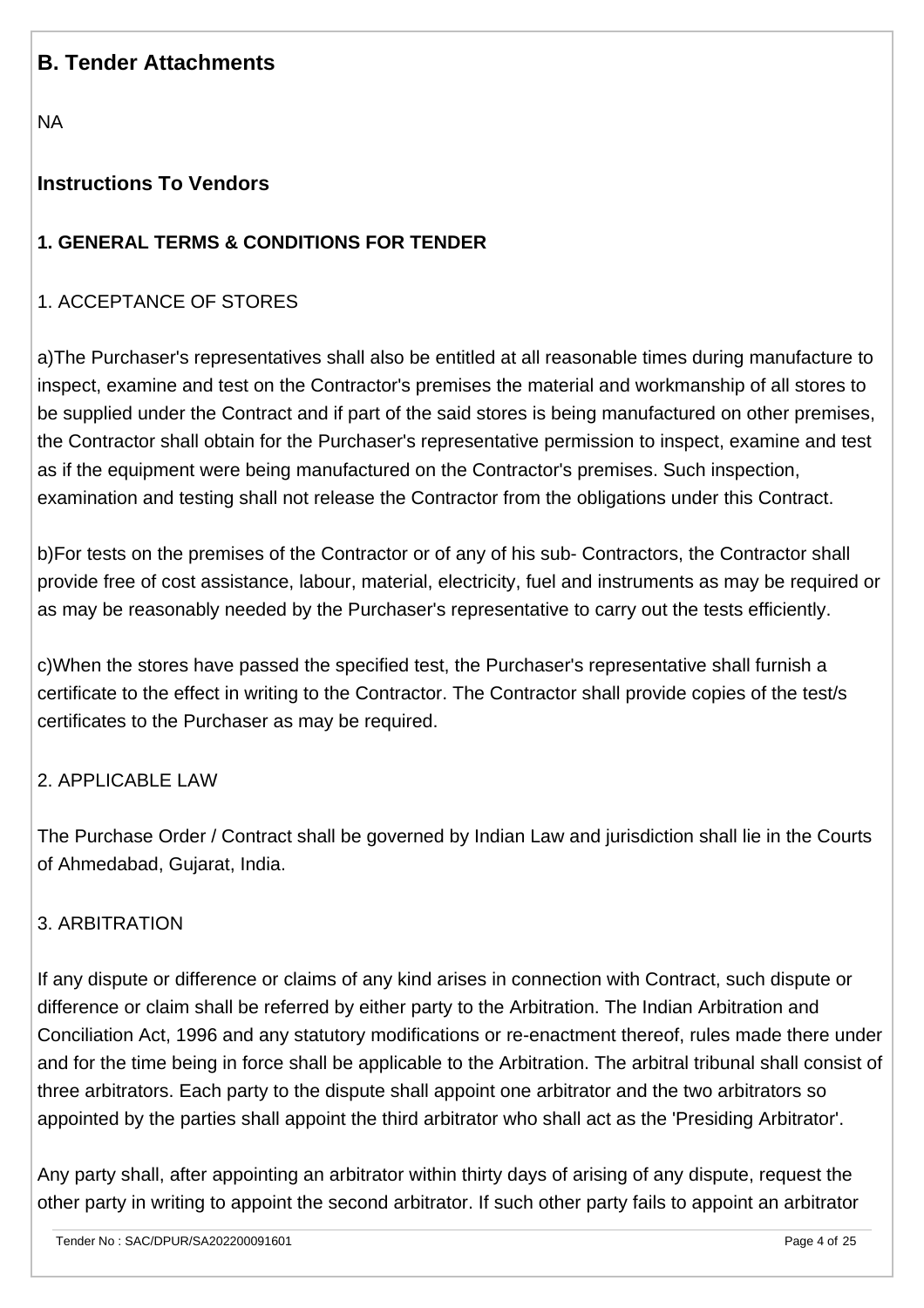within thirty days of receipt of the written request to do so, such arbitrator shall at the request of the first party, be appointed in accordance with Arbitration and Conciliation Act, 1996. If the two arbitrators appointed by or on behalf the parties fail to agree on the appointment of the third arbitrator within thirty days of the appointment of second arbitrator and if the parties do not otherwise agree, at the request of either party, the third arbitrator shall be appointed in accordance with Arbitration and Conciliation Act, 1996. If any of the arbitrators fails or is unable to act, his successor shall be appointed by the party or person who originally appointed such arbitrator in the manner set out in this clause as if he was the first appointment.

The decision of the arbitral tribunal shall be pronounced within four months unless otherwise extended by the parties, and in case of difference among the arbitrators, the decision of the majority shall be final and binding on the parties. The right to arbitrate disputes under this Contract shall also survive even after expiry or the termination of this Contract. The venue of arbitration proceedings pursuant to this clause shall be India at Ahmedabad and shall be conducted in the English language. Pending the submission of and /or decision on a dispute, difference or claim or until the arbitral award is published; the parties shall continue to perform all their obligations under this Contract without prejudice to a final adjustment in accordance with such award. Regarding fee and any other expenses incurred in connection with the arbitral proceedings and the arbitral award, the arbitral Tribunal shall have the discretion to determine (a) whether costs are payable by one party to another; (b) the amount of such costs; and (c) when such costs are to be paid.

## 4. CONTRACTOR'S DEFAULT LIABILITY

a)The Purchaser may upon written notice of default to the Contractor terminate the Contract in whole or in part in circumstances detailed hereunder:

1. If in the judgment of the Purchaser the Contactor fails to make delivery of stores within the time specified in the Purchase Order or within the period for which extension has been granted by the Purchaser to the Contractor.

2. If in the judgment of the Purchaser the Contractor fails to comply with any of the other provisions of the Purchase Order.

b)In the event the Purchaser terminates the Contract in whole or in part as provided in clause 24 (a), the Purchaser reserves the right to purchase upon such terms and in such a manner as Purchaser may deem appropriate, stores similar to that terminated and the Contractor shall be liable to the Purchaser for any additional costs for such similar stores and / or for liquidated damages for delay as defined in clause 14 until such reasonable time as may be required for the final supply of stores.

c) If the contract is terminated as provided in clause 24(a), the Purchaser in addition to any other rights provided in the Contract, may require the Contractor to transfer title and deliver to the Purchaser under any of the following clauses in the manner as directed by the Purchaser: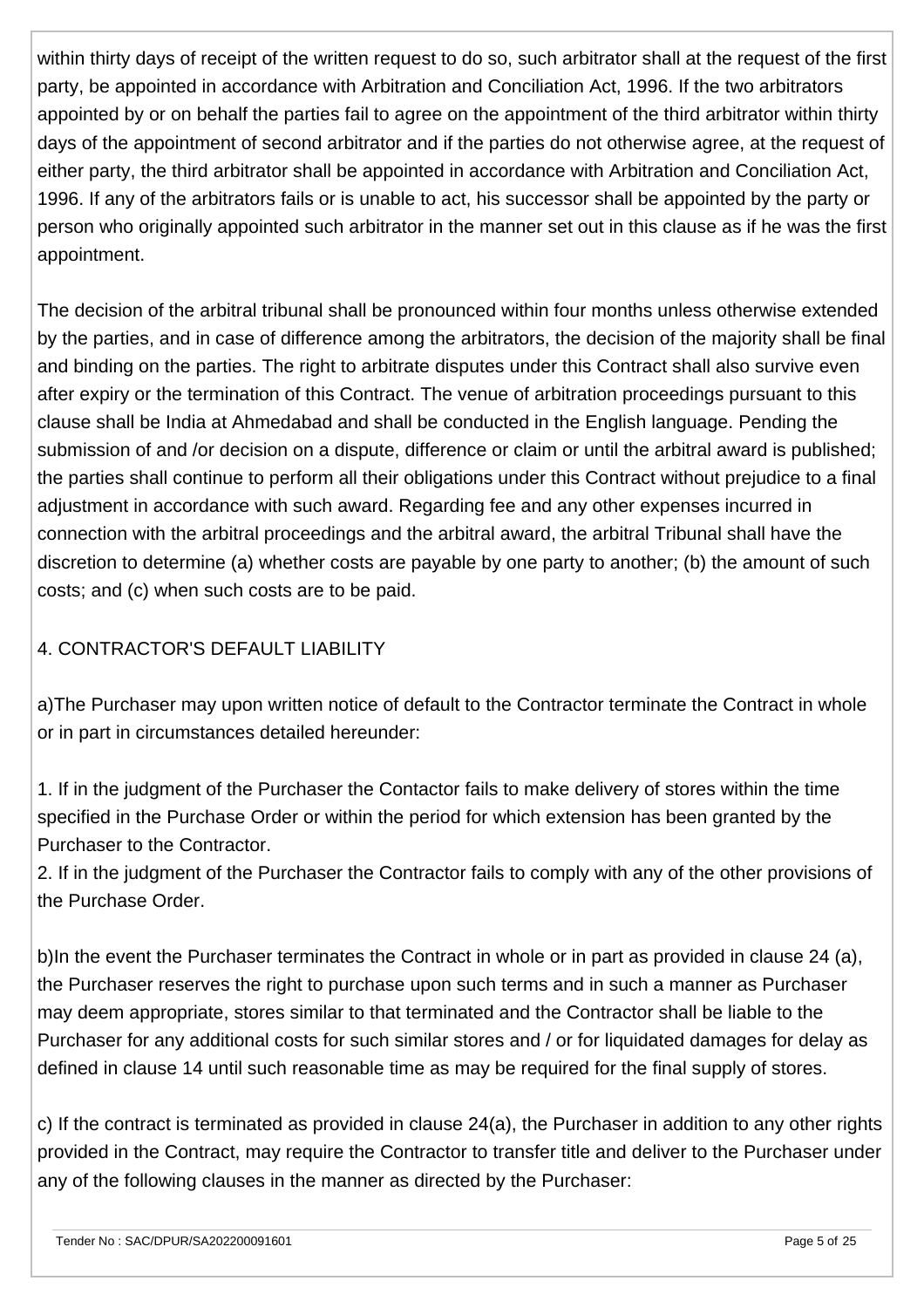#### 1. Any completed stores

2. Such partially completed stores, drawing, information and contact right (hereinafter called manufacturing materials) as the Contractor has specifically produced or acquired for the performance of the Contract as terminated. The Purchaser shall pay to the Contractor the Contract price for completed stores and for manufacturing material delivered and accepted by the Purchaser.

d)In the event the Purchaser does not terminate the Contract as provided in clause 24(a), the Contractor shall continue the performance of the Contract in which case the Contractor shall be liable to the Purchaser for liquidated damages for delay as set out in clause 14 until the stores are accepted.

#### 5. COUNTER TERMS & CONDITIONS

Counter terms and conditions offered by the bidders shall not be deemed to have been accepted by the Purchaser unless specific written acceptance thereof is obtained from the Purchaser.

#### 6. DEFINITIONS

a)The term 'Purchaser' shall mean the President of India or his successors or assignees.

b)The term 'Contractor' shall mean the person, firm or company with whom or with which the ''Purchase Order/Contract'' for supply of stores/services is placed and shall be deemed to include the contractor's successors, representatives, heirs, executors and administrators unless excluded by the Purchase Order/Contract.

c)The term 'Purchase Order / Contract' shall mean the communication signed on behalf of the Purchaser by duly authorized Officer intimating the acceptance on behalf of the Purchaser on the terms and conditions mentioned or referred to in the said communication accepting the tender or offer of the contractor for supply of stores, plant, machinery, equipment and services.

d)The terms 'Stores' shall mean the goods and/or services as specified in the Purchase Order/Contract.

e)Class-I Local Supplier means a supplier or service provider whose goods, services or works offered for procurement has local content equal to or more than 50%.

f)Class-II Local Supplier means a supplier or service provider whose goods, services or works offered for procurement has local content more than 20% but less than 50%.

g)Non-Local supplier means a supplier or service provider whose goods, services or works offered for procurement has local content less than or equal to 20%.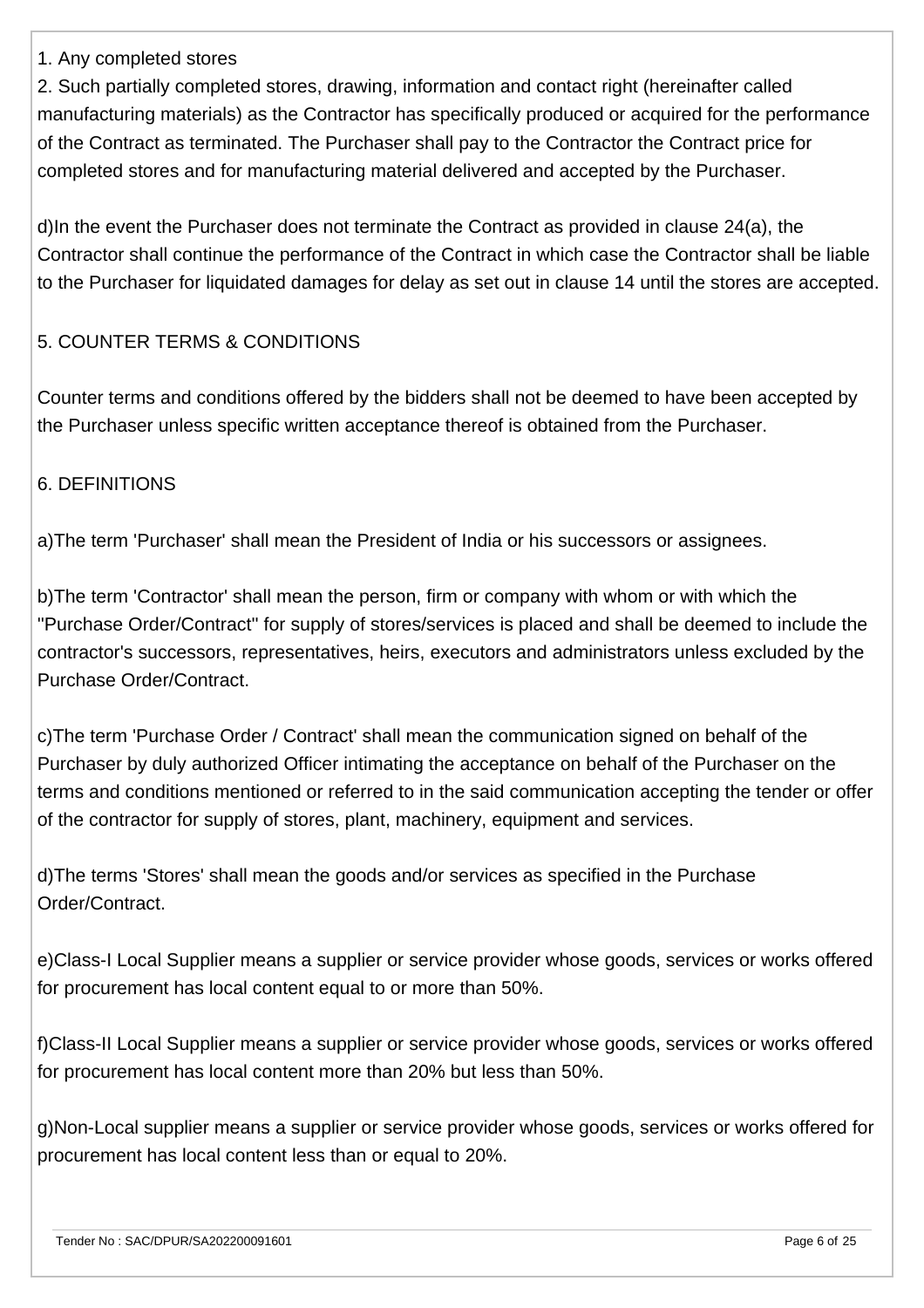h)Local content means the amount of value added in India which shall be the total value of the item procured (excluding net domestic indirect taxes) minus the value of imported content in the item (including all customs duties) as a proportion of the total value in percent.

i)'Bidder' (including the term 'tenderer', 'consultant' or 'service provider' in certain contexts) means any person or firm or company, including any member of a consortium or joint venture (that is an association of several persons, or firms or companies), every artificial juridical person not falling in any of the descriptions of bidders stated hereinbefore, including any agency, branch or office controlled by such person, participating in a procurement process.

j)'Agent' means a person employed to do any act for another or to represent in dealings with third persons.

## 7. DELAY IN COMPLETION / LIQUIDATED DAMAGES

If the Contractor fails to execute the Purchase Order within the time specified in the contract/purchase order or any extension thereof, the Purchaser shall recover from the Contractor as liquidated damages a sum of 0.5% of the PO/Contract value of the undelivered stores for each calendar week of delay or part thereof. The total liquidated damages shall not exceed 10% of the PO/Contract value. Stores will be deemed to have been delivered only when all their components, parts are also delivered. If certain components are not delivered in time, the stores will be considered as delayed until such time as the missing parts are delivered.

#### 8. DELIVERY TERMS AND DELIVERY PERIOD

a)The delivery terms are to be quoted in terms of latest INCOTERMS 2020. In case of imported stores the normal delivery terms shall be Ex-Works/FOB/FCA (name of place). Other terms can also be accepted based on need and suitability. In case of indigenous stores, the quotation should be on FOR-Destination / Door delivery basis.

b)Delivery period shall be specified. In case the tender calls for installation then the bidders shall mention the schedule for supply and installation separately.

c)The date of delivery of the stores stipulated in the Purchase Order/Contract shall be deemed to be the essence of the Contract and delivery must be completed on or before the specified dates.

d)Part shipment is not allowed unless specifically agreed by Purchaser.

e)Where erection or assembly or commissioning is a part of the Contract, it should be done immediately on notification. The Contractor shall be responsible for any loss/ damage sustained due to the delay in fulfilling this responsibility.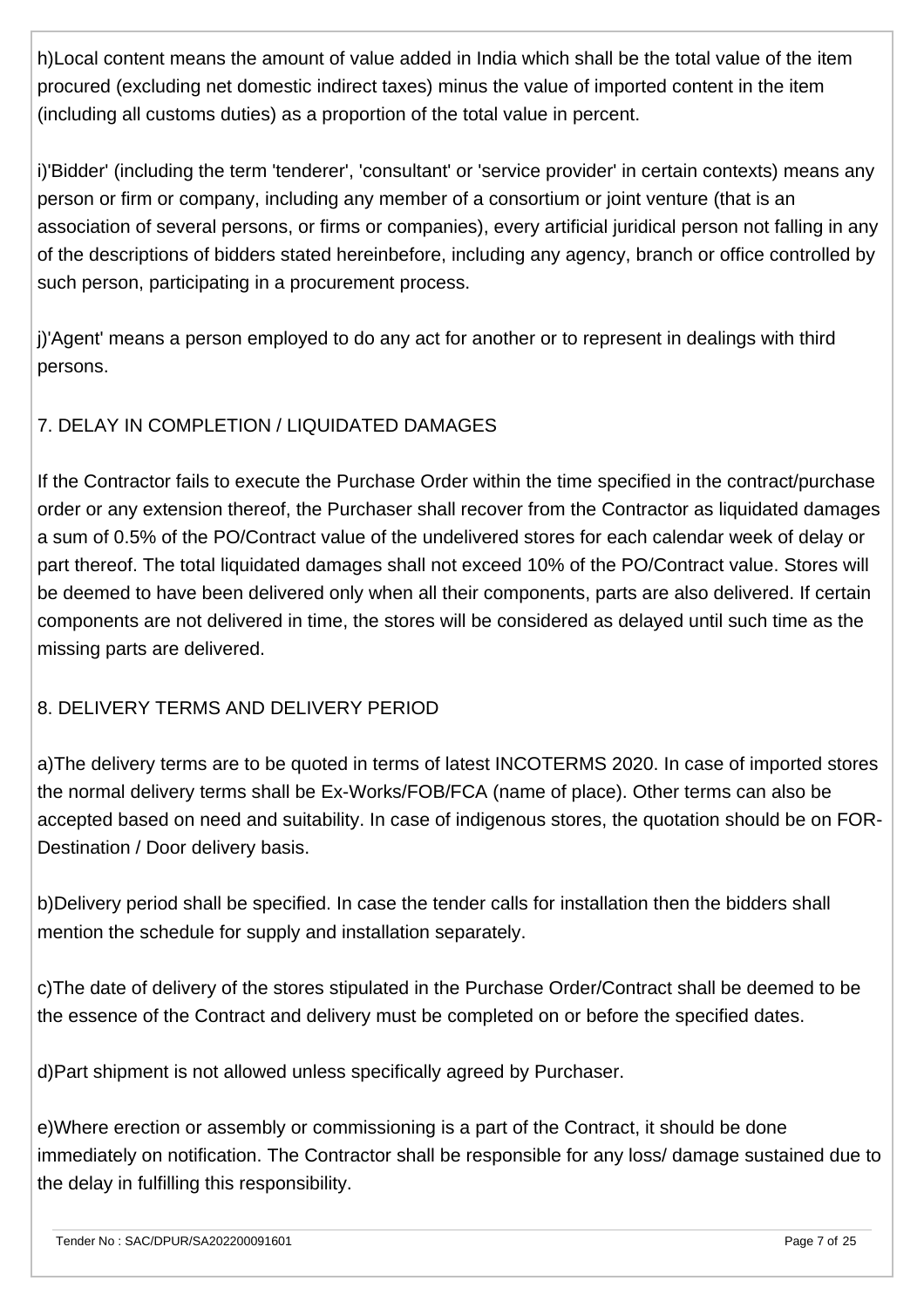f)For items having shelf life, those with maximum shelf life should be supplied if order is placed.

g)If the contractor fails to deliver the ordered items and/or services within the specified date / period, the Purchase Order / Contract does not per se hold good after expiry of such specified delivery date/period. The Purchaser may refuse to take delivery of the goods / services after the specified delivery date/period.

#### 9. DEMURRAGE

The Contractor shall bear demurrage/penalty charges, if any, incurred by the Purchaser due to delayed presentation of dispatch documents to the Bank / Purchaser or on account of incomplete documents like invoice, packing list, etc.

#### 10. DESPATCH

a)The Contractor is responsible for obtaining a clear receipt from the freight forwarder / airlines / transport authorities specifying the despatch of goods. The consignment should be despatched with Airway Bill / Bill of Lading / Railway / Lorry Receipt. Purchaser will take no responsibility for short deliveries or wrong supply of goods. Purchaser shall pay for only such stores as are actually received by them in accordance with the Contract.

b)Wherever required, test certificates, warranty/guarantee certificate should be sent along with the despatch documents.

c)The Invoice shall contain Purchase Order / Contract No., Invoice No., Invoice Date, Country of Origin.

d)The description, part nos., extended warranty charges, discount, optional accessories, as the case may be, should be clearly mentioned in the invoice and packing list and should be in line with the purchase order. In addition to the ordered items, if any item(s) is supplied the same should also be stated in the invoice & packing list with appropriate remarks and its value shall be declared mentioning ''for customs purpose only''.

e)The Invoice/Packing list should also provide Item wise net weight (in K.G.) as well as gross weight (in K.G.) of each package.

f)A copy of the Invoice/Packing List to be forwarded to the Purchaser, 5 days in advance before shipment, particularly when the shipment is through Supplier's freight forwarder/courier.

g)Any charges/penalty/demurrage due to non-compliance to the above instructions shall be recovered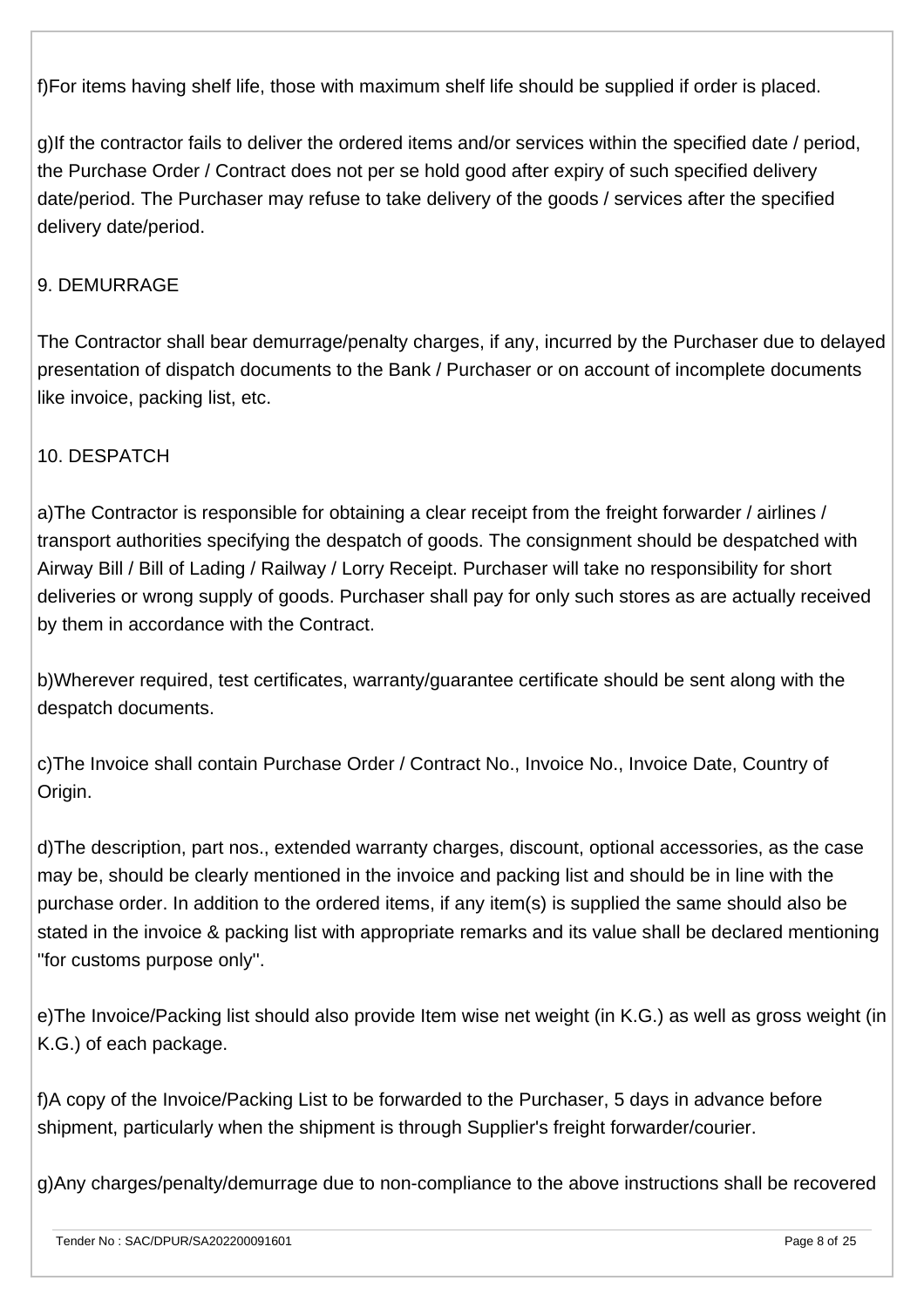from the payment due to the Supplier.

## 11. ELIGIBILITY CRITERIA

a)Any bidder from a country, which shares a land border with India, will be eligible to bid only if the bidder is registered with the Competent Authority in terms of Order (Public Procurement No.3) dt.23rd July 2020 and any amendments thereto issued by Public Procurement Division, Department of Expenditure, Ministry of Finance, Government of India.

b)'Bidder from a country which shares a land border with India' means,

i)An entity incorporated, established or registered in such a country, or ii)A subsidiary of an entity incorporated, established or registered in such a country, or iii)An entity substantially controlled through entities incorporated, established or registered in such a country, or iv)An entity whose beneficial owner is situated in such a country, or v)An Indian (or other) agent of such an entity, or vi)A natural person who is a citizen of such a country, or vii)A consortium or joint venture where any member of the consortium or joint venture falls under any of the above.

c)'Beneficial owner' for the purpose of 'b' above will be as under:

i)In case of a Company or Limited Liability Partnership, the beneficial owner is the natural person(s), who, whether acting alone or together, or through one or more juridical person, has a controlling ownership interest or who exercises control through other means.

Explanation:

'Controlling ownership interest' means ownership of or entitlement to more than twenty five per cent of shares or capital or profits of the company.

'Control' shall include the right to appoint majority of the directors or to control the management or policy decisions, including by virtue of their shareholding or management rights or shareholders agreements or voting agreements.

ii)In case of partnership firm, the beneficial owner is the natural person(s) who, whether acting alone or together or through one or more juridical person, has ownership of entitlement to more than fifteen percent of capital or profits of the partnership.

iii)In case of an unincorporated association or body of individuals, the beneficial owner is the natural person(s) who, whether acting alone or together or through one or more juridical person, has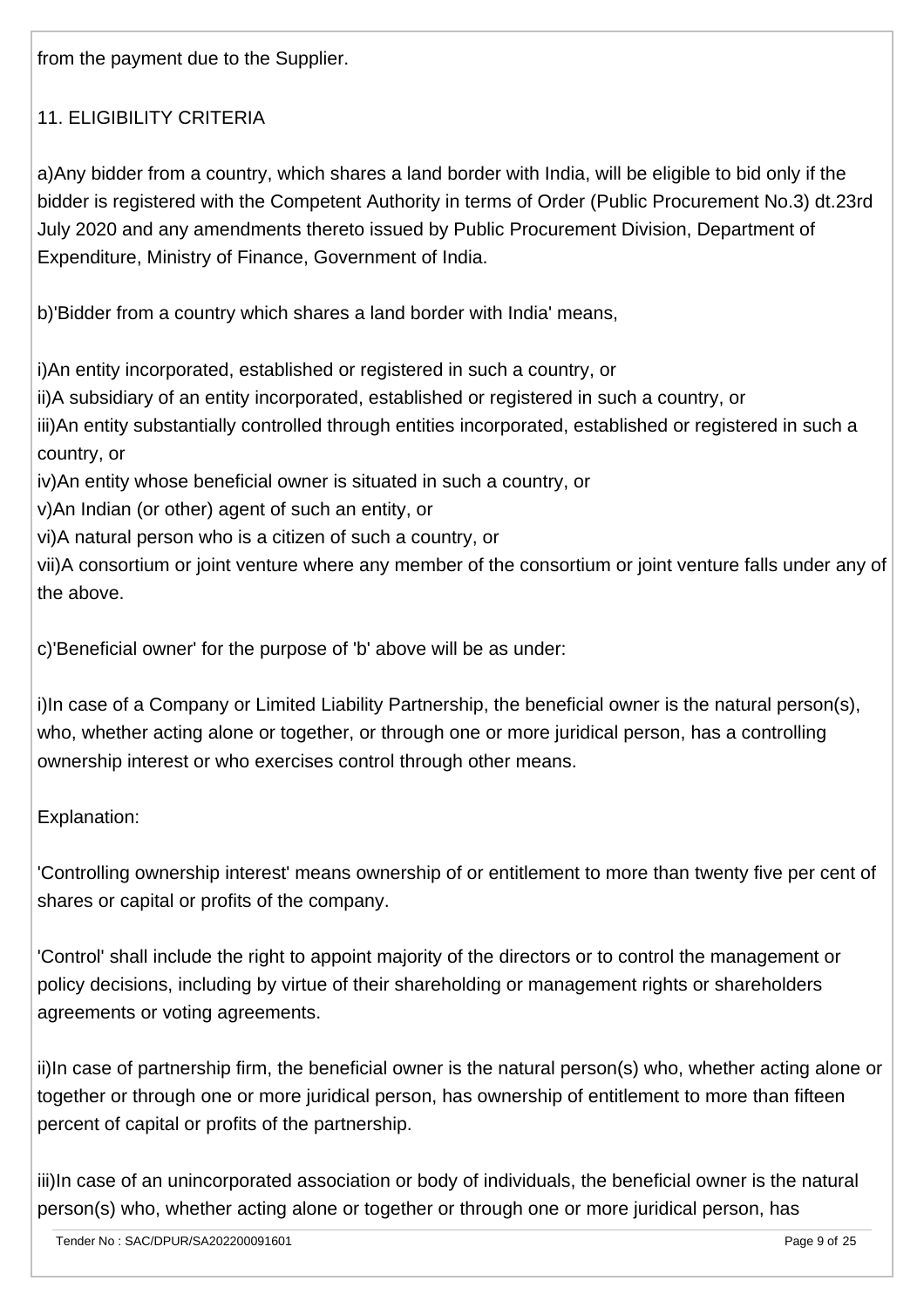ownership of or entitlement to more than fifteen percent of the property or capital or profits of such association or body of individuals.

iv)Where no natural person is identified under (i) or (ii) or (iii) above, the beneficial owner is the relevant natural person who hold the position of senior managing official.

v)In case of a trust, the identification of beneficial owner(s) shall include identification of the author of the trust, the trustee, the beneficiaries with fifteen percent or more interest in the trust and any other natural person exercising ultimate effective control over the trust through a chain of control or ownership.

d)Class-I Local Supplier/Class-II Local Supplier/ Non-Local Supplier are eligible to bid in terms of Public Procurement (Preference to Make in India), Order 2017 - Revision dated 04.06.2020 and revised 'Public Procurement (Preference to Make in India), Order 2017 dated 16.09.2020 issued by Department for Promotion of Industry and Internal Trade, Ministry of Commerce and Industry, Government of India.

## 12. EVALUATION CRITERIA

a)Bids received should be evaluated against the specifications, terms and conditions incorporated in the bidding document.

b)During evaluation and comparison of bids, the Purchaser may, at his/her discretion, ask the bidder for clarifications on the bid. Purchaser may request for any clarification and/or additional documents from the bidders. No change in the prices or substance of the bid shall be sought, offered or permitted. No post bid clarification at the initiative of the bidder shall be entertained. The shortfall information and/or documents shall be sought, by the Purchaser, only in case of historical documents which preexisted at the time of tender opening and which have not undergone any change since then.

c)Bidders shall not be permitted to alter or modify their bids after expiry of the deadline for receipt of bids.

d)All responsive bids shall be evaluated with a view to select the lowest [L1] bidder who meets the qualification criteria, including terms and conditions of the tender. Techno-commercial aspects shall be compared on a common platform on the basis of total evaluated cost of each offer which will be arrived at by adding the basic price as well as other charges, and all statutory levies/taxes/duties. Maintenance charges shall be taken into account if it forms part of the tender for the purpose of cost comparison. The financial implication shall be considered as the all inclusive cost to the Purchaser. Evaluation of the bids shall be done on the basis of landing cost to the Purchaser.

e)Purchaser discourages advance payment terms. In case of advance payment, for the purpose of evaluation, interest shall be loaded on the amount so paid as advance for the delivery period quoted as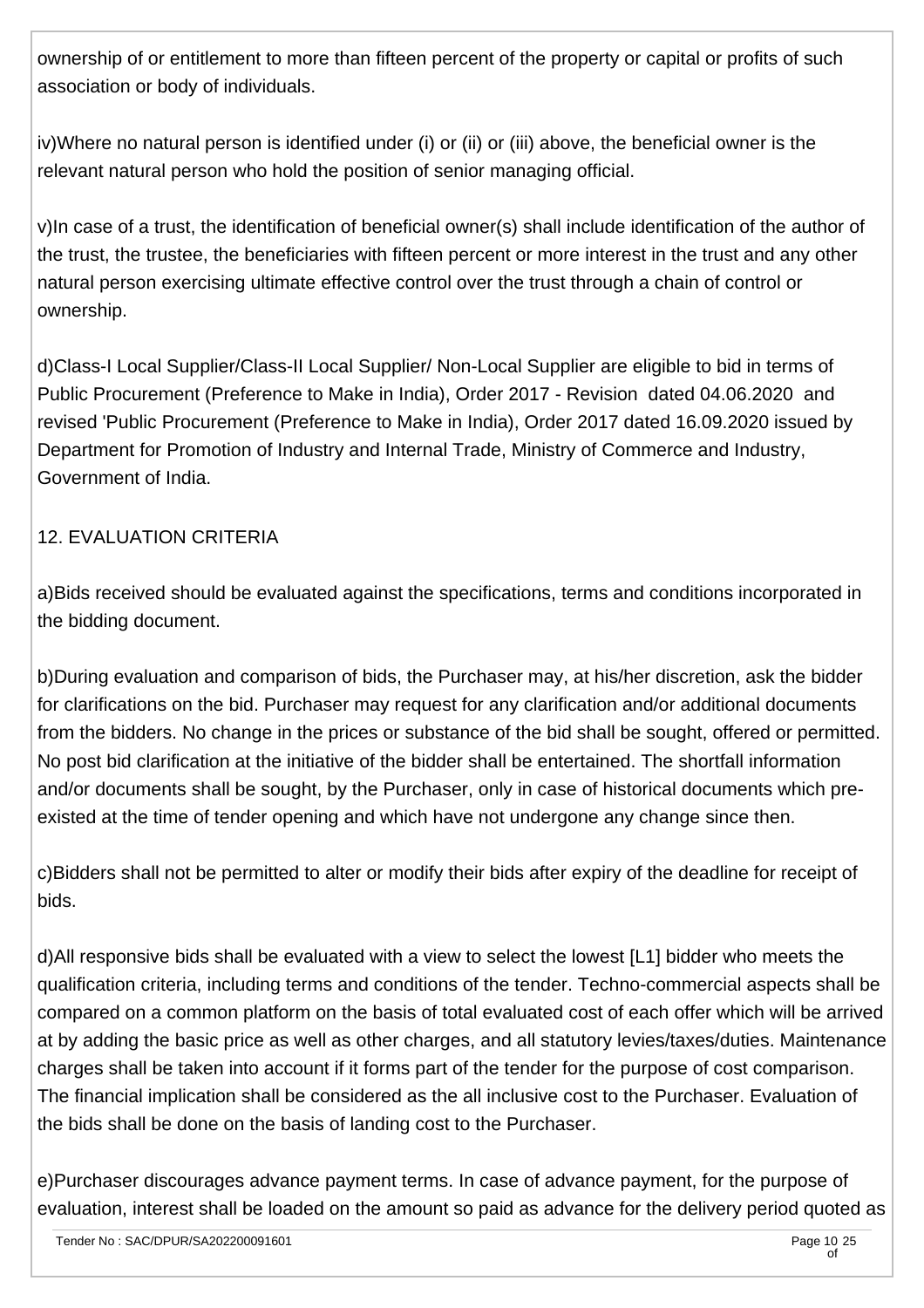per MCLR of State Bank of India prevailing on the date of tender opening. Further, for any delay in executing the contract, Purchaser shall recover interest on the amount paid as advance for the delayed period at the MCLR of State Bank of India prevailing on the date of the payment besides other remedies available for breach of the contract.

f)If the quoted prices are in different currencies, then for comparison purpose the offers in foreign currencies will be converted into Indian Rupees based on the exchange rate prevailing on the date of tender opening.

g)If a bidder quotes ''NIL' charges/consideration, the bid shall be treated as unresponsive and will not be considered.

h)Evaluation of the bids shall not be done on the basis of conditional discounts.

i)Purchaser reserves the right to give preference for procurement of goods in terms of product reservation and preferential / mandatory purchase policy as notified by Government of India from time to time. Bidders claiming any preference shall submit relevant and valid registration certificate along with the tender in terms of the relevant Orders/Notifications issued by appropriate Authority/Government.

j)Purchaser reserves the option to increase / decrease the quantity to the extent of 25% of the tendered quantity.

k)Purchaser reserves the right to accept or reject any quotation in full or part thereof by recording the reasons. The Purchaser shall be under no obligation to accept the lowest or any tender and reserves the right to accept whole or any part of the tender or part of the quantity offered and the bidders shall supply the same at the rates quoted.

l)Purchaser reserves the right to enter into parallel contract unless the instructions are otherwise in the RFP.

m)Purchaser also reserves the right to reject any offer in the event of non-compliance to tender terms and conditions or where the prices are not viable vis-a-vis the scope of the contract.

n)A bidder can question the bidding conditions, bidding process and / or rejection of its bid.

o)Any clarification on the tender shall be sought from the Purchaser well in advance of the tender closing date but in any case, it should not be within 7 days of bid closing date.

p)Public Tenders shall be opened in the presence of the authorized representative of the bidders. In case the tenders cannot be opened due to holiday or technical reasons the tender will be opened on the next working day.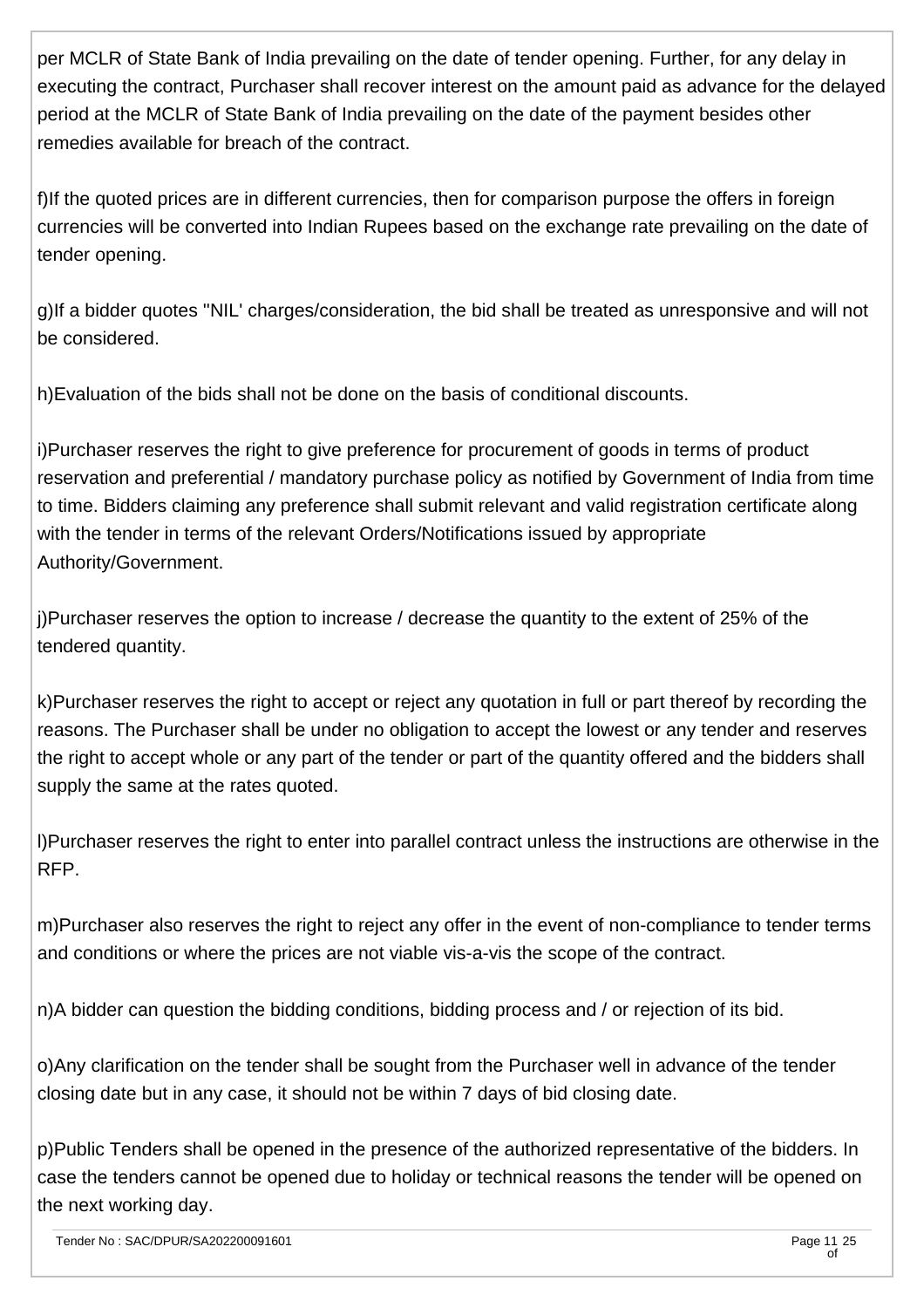#### 13. FORCE MAJEURE

A Force Majeure (FM) means extraordinary events or circumstance beyond human control such as an event described as an act of God (like a natural calamity) or events such as a war, strike, riots, crimes (but not including negligence or wrong-doing, predictable/seasonal rain and any other events specifically excluded in the clause). An FM clause in the contract frees both parties from contractual liability or obligation when prevented by such events from fulfilling their obligations under the contract. An FM clause does not excuse a party's non-performance entirely, but only suspends it for the duration of the FM. The firm has to give notice of FM as soon as it occurs and it cannot be claimed ex-post facto. There may be a FM situation affecting the purchase organisation only. In such a situation, the purchase organisation is to communicate with the supplier along similar lines as above for further necessary action. If the performance in whole or in part or any obligation under this contract is prevented or delayed by any reason of FM for a period exceeding 90 (Ninety) days, either party may at its option terminate the contract without any financial repercussion on either side.

Notwithstanding the punitive provisions contained in the contract for delay or breach of contract, the supplier would not be liable for imposition of any such sanction so long as the delay and/ or failure of the supplier in fulfilling its obligations under the contract is the result of an event covered in the FM clause.

#### 14. GUARANTEE / WARRANTY

a)The guarantee / warranty period as mentioned in the tender shall be indicated along with the quote. Guarantee/Warranty shall commence from the date of installation and acceptance of the complete equipment supplied under the contract.

b)The Contractor shall guarantee / warranty that the stores supplied shall comply fully with the specifications laid down, for material, workmanship and performance.

c)If any defects are discovered therein or any defects therein are found to have developed under proper use, arising from faulty design, material or workmanship, the Contractor shall remedy such defects at their own cost provided the Contractor is called upon to do so by the Purchaser who shall state in writing in what respect the stores or any part thereof are faulty.

d)If, in the opinion of the Purchaser, it becomes necessary to replace or rectify any defective stores, such replacement or rectification shall be made by the Contractor free of all costs to the Purchaser.

e)Should the Contractor fail to rectify the defects, the Purchaser shall have the right to reject or repair or replace at the cost of the Contractor the whole or any portion of the defective stores.

f)The decision of the Purchaser, notwithstanding any prior approval or acceptance or inspection thereof on behalf of the Purchaser, as to whether or not the stores supplied by the Contractor are defective or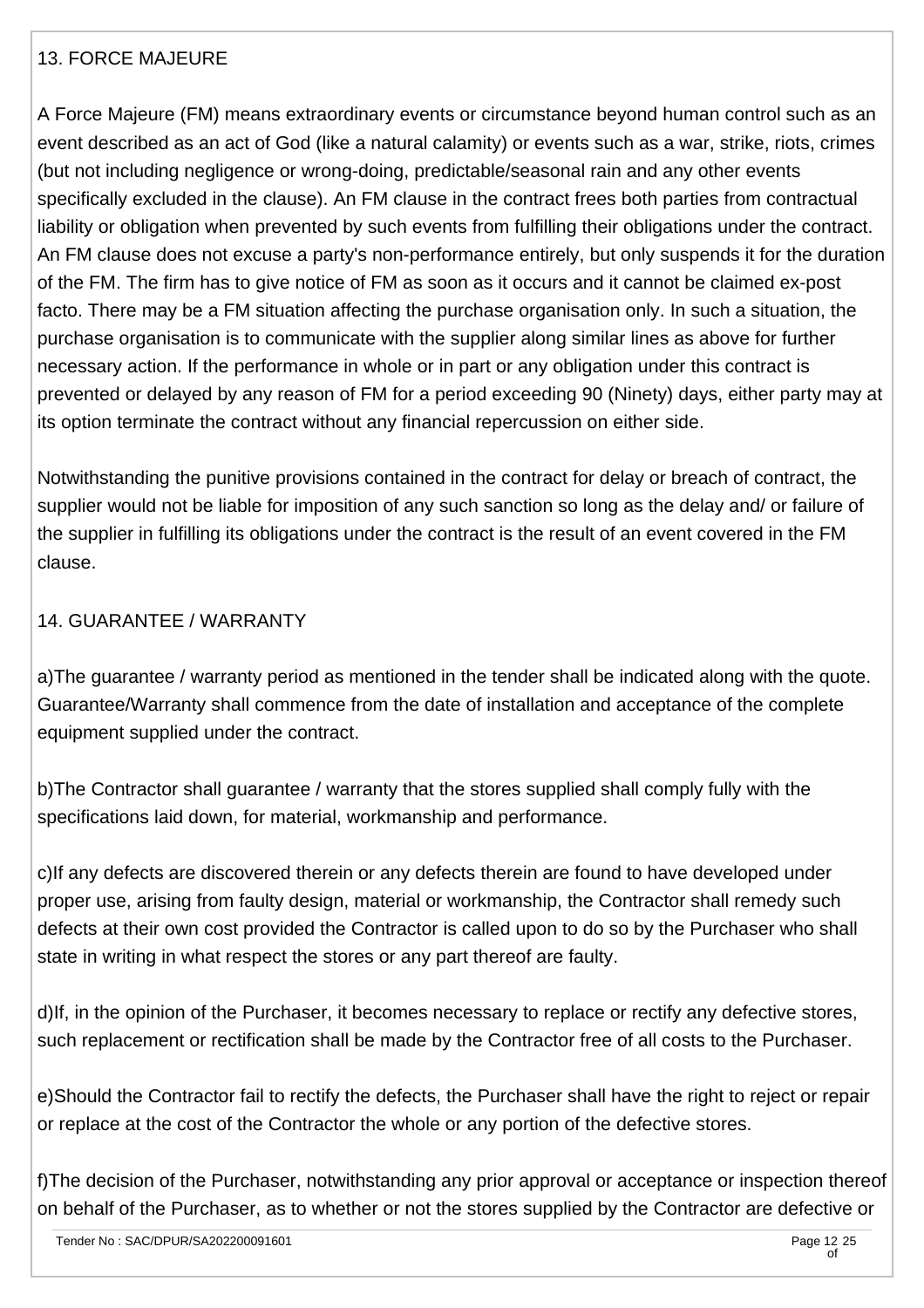any defect has developed within the guarantee / warranty period or as to whether the nature of the defects requires renewal or replacement, shall be final, conclusive and binding on the Contractor.

g)All the replacement stores shall have guarantee / warranty from the date of receipt & acceptance of the stores at Purchaser's site.

## 15. IMPORTANT NOTE

If any of the terms & conditions mentioned in this document is contrary to the RFP / Technical documents, then the terms mentioned in RFP / Technical documents shall prevail.

IT WILL BE DEEMED THAT BIDDERS HAVE NOTED AND ACCEPTED THE TERMS & CONDITIONS OF THE TENDER.

#### 16. INDEMNITY

The Contractor shall warrant and be deemed to have warranted that all stores supplied against this Contract are free and clean of infringement of any Patent, Copyright or Trademark, and shall at all times indemnify the Purchaser against all claims which may be made in respect of the stores for infringement of any right protected by Patent Registration of Design or Trade mark and shall take all risk of accidents or damage which may cause a failure of the supply from whatever cause arising and the entire responsibility for sufficiency of all means used by him for the fulfillment of the contact.

#### 17. INDIAN AGENTS

a)Offers made by Indian Agents on behalf of their Principals should be supported by the Proforma Invoice of their Principals indicating the commission payable to the Indian Agent and nature of after sales service to be rendered by the Indian Agent.

b)Indian Agents while quoting on behalf of their principals shall attach valid authorization certificate from their Principal/OEM along with the bid.

c)If more than one agent/distributors are involved, a copy of certification from OEM mentioning the specific relationship among the vendors involved shall be submitted along with the bid.

d)In a tender either the Indian Agent on behalf of the Principal/OEM or Principal/ OEM itself can bid but both cannot bid simultaneously for the same item/product in the same tender.

e)If an Indian agent submits bid on behalf of the Principal/OEM, the same Indian Agent shall not submit a bid on behalf of another Principal/OEM in the same tender for the same item/product.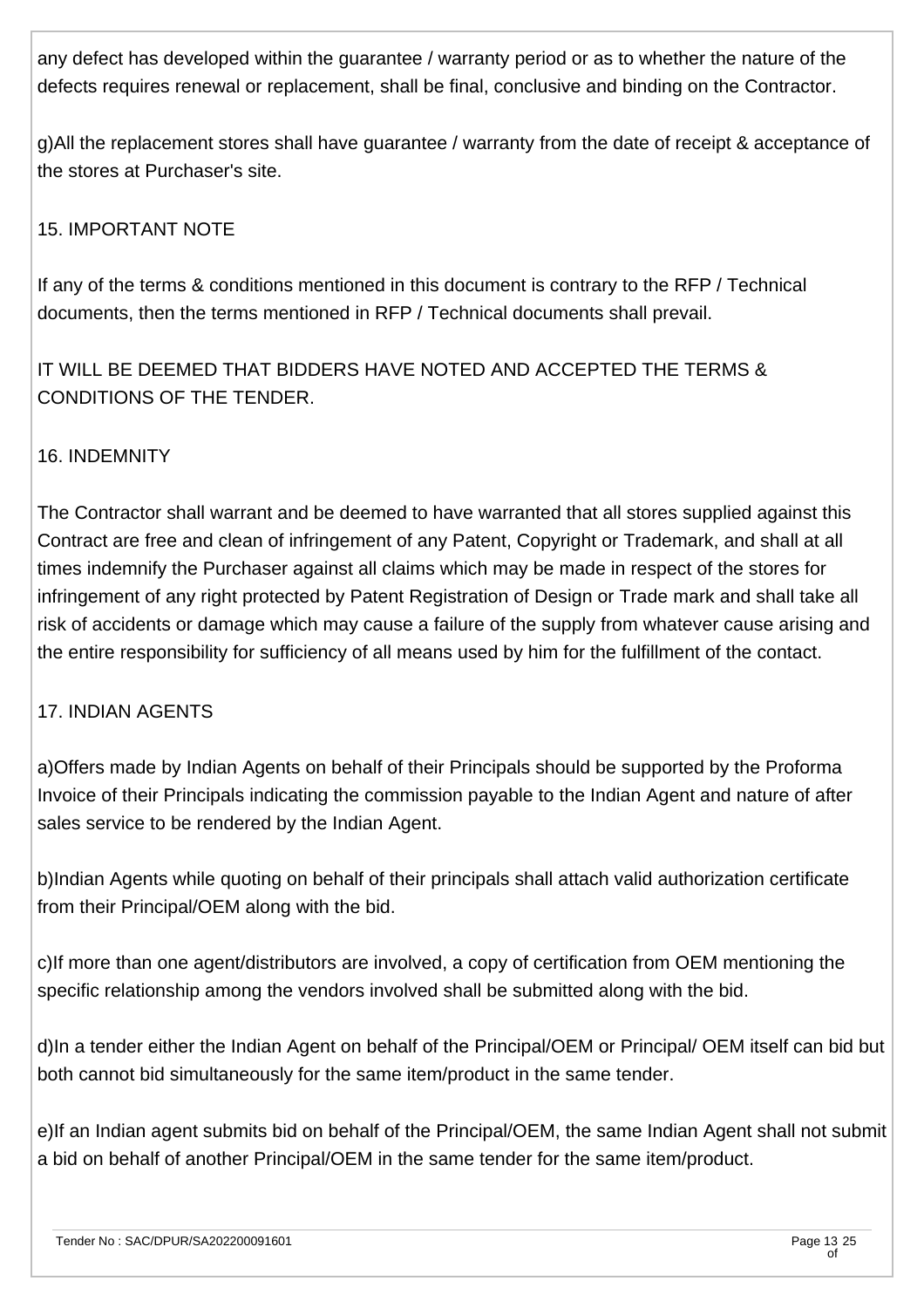f)Agency Commission: The percentage / amount of agency commission included in the quoted price and payable to the Indian Agent of foreign suppliers shall be paid directly to the Indian Agent in equivalent Indian Rupees worked out on the basis of Telegraphic Transfer buying rate of exchange prevailing on the date of placement of Purchase Order and within 30 days from the date of receipt and acceptance of stores. In no case the agency commission shall be paid in foreign exchange.

## 18. ISSUE OF MATERIALS

If provided for in the PO/Contract, Purchaser may issue raw materials / semi-finished products / equipment / any other product to the contractor for the purpose of fabrication / repairs / calibration / testing against Bank Guarantee equivalent to the value of the item being issued and valid till receipt of the item by Purchaser.

## 19. LANGUAGE AND MEASURES

All documents pertaining to the Purchase Order including specifications, schedule, notice, correspondence, operating and maintenance instructions, drawings or other writings shall be written in English language. The metric system of measurement shall be used in the contract.

## 20. MODE OF DESPATCH:

Generally, stores should be despatched through Indian Flagged Vessel / Air India or through any other Agency nominated by the Purchaser.

#### 21. OFFER VALIDITY

a)The offer should be valid for a minimum number of days, as mentioned below, from the date of opening of the bids.

Single Part Tender: 90 days Two Part Tender: Part-1: 120 days & Part-2: 90 days from price bid opening.

During the validity period the bidder shall not revoke or cancel or vary the bid except and to the extent required by Purchaser. Purchaser will make all efforts to finalize the contract within the original bid validity. However, in case the contract is not finalized during the original bid validity then the bidder shall be requested to extend the bid validity.

## 22. PACKING, FORWARDING & INSURANCE

a)The Contractor shall pack and crate all stores for road / rail / sea / air shipment suitable for tropical humid climate in accordance with standard practices and in such a manner so as to protect it from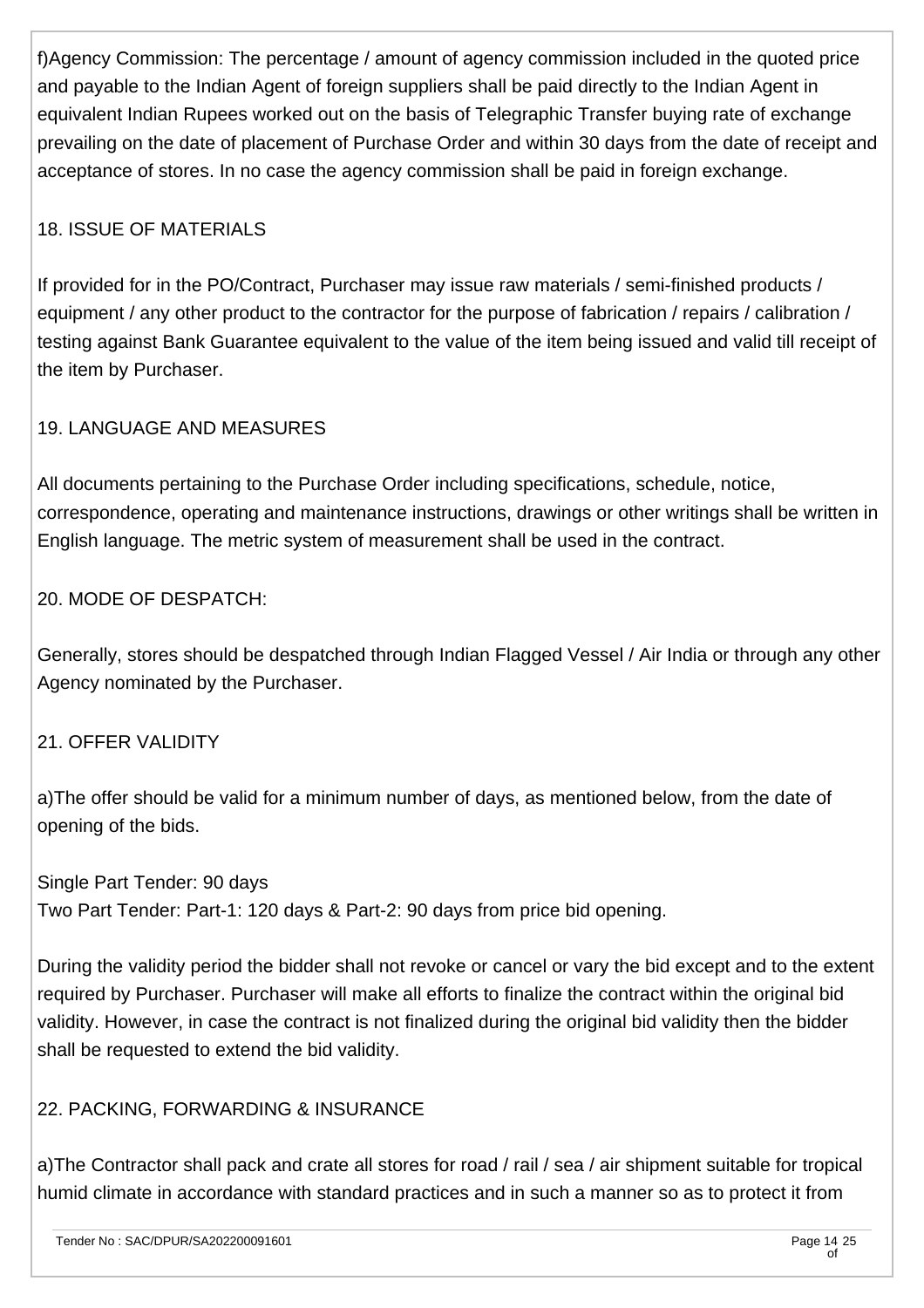damage and deterioration in transit. The contractor shall be held responsible for all damages due to improper packing.

b)The Contractor shall ensure that each box / unit of shipment is legibly and properly marked for correct identification. A copy of the invoice and packing list should invariably be kept inside each of the packages. The failure to comply with this requirement shall make the Contractor liable for additional expenses involved.

c)The Contractor shall notify the Purchaser the shipment details by fax / email.

d)The Contractor shall give complete shipment information concerning the net & gross weight, size, content of each package, etc. to the Purchaser.

e)Normally the Purchaser does not insure the goods. However, the necessity or otherwise of insurance will be as indicated in the Purchase Order/Contract.

f)In tune with the requirement of international plant protection convention of the FAO, UN the following has become mandatory with immediate effect.

1. All packing materials of any kind of plant origin used for packing shall require treatment including hear-kiln treatment at 56 degree centigrade for a minimum of 30 hours of methylbromide fumigation at 48g/cum for 32 hours of chemical impregnation as per international standards.

2. If the consignments are sent without the aforesaid certificate, all demurrages and other charges for treatment etc. will be to the account of the suppliers.

3. This aspect also should be taken care of while submitting the offers.

4. If the packaging material being used for your product does not come under the category ''material of plant origin'' (i.e. Leaves, grass, wood etc.) Please certify the same in your quote and ignore the above instructions. However, the same should be ascertained at the time of actual shipment if the order is awarded to you.

## 23. PAYMENT TERMS

a)Normally 100% of the Contract/PO value will be made within 30 days of receipt, installation (wherever applicable) & acceptance of the material at Purchaser's site.

b)Other terms of payment like Sight Draft/Letter of Credit may be considered by the Purchaser on such terms and conditions as may be agreed upon in case of foreign suppliers.

c)The Sight Draft / Letter of Credit will be operative on presentation of the under mentioned documents:

## 1. Original Bill of Lading / Airway Bill

Tender No : SAC/DPUR/SA202200091601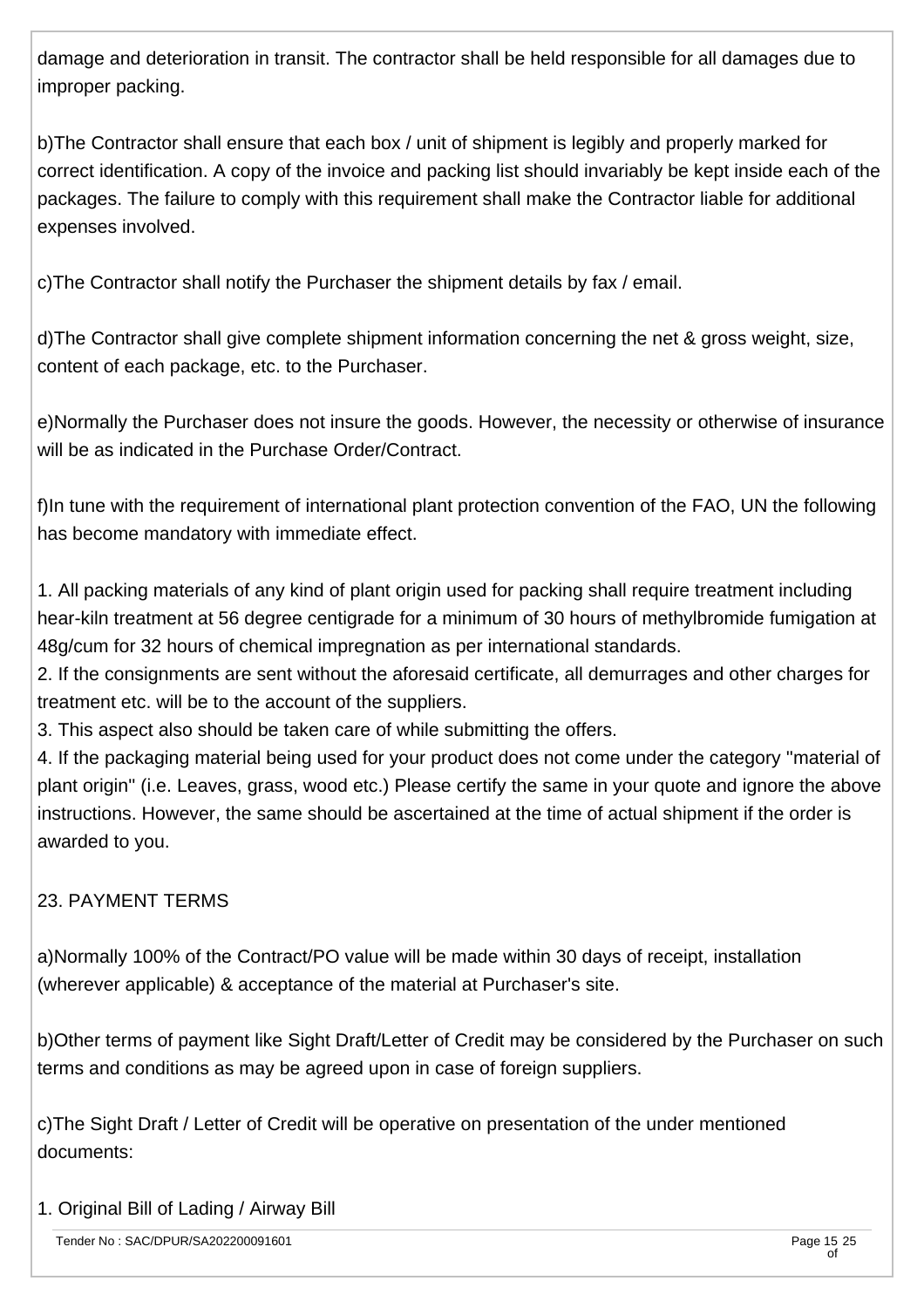2. Commercially certified invoices in triplicate, describing the stores delivered, quantity, unit rate and their total value. The invoice should indicate discounts, and Agency Commission if any separately.

3. Packing List showing individual dimensions and weight of packages.

4. Country of Origin Certificate in duplicate.

5. Test Certificate.

6. Declaration by the Seller that the contents in each case are not less than those entered in the invoices and the quality of the Stores are guaranteed as per the specifications asked for by the Purchaser.

7. Warrantee and guarantee Certificate/s.

d)For any Services, payment will be made after satisfactory completion of the services and certification to that effect from the Purchaser.

e)Our Bankers are State Bank of India (IFSC: SBIN0003967), Jodhpur Tekra Branch, Ahmedabad, Gujarat -380 015, India.

f)Any other payment terms offered by the bidders may be considered by the Purchaser provided that all such payments shall be against receipt of the items / completion of service / identified verifiable milestones. Advance payment, if any, shall not exceed 30% of the contract value to private firms and 40% of contract value to a State or Central Government agencies or a Public Sector Undertaking. In case of maintenance contracts, the advance payment shall not exceed the amount payable for 6 months under the contract. Advance payments shall be against Bank Guarantee of equivalent value from any Commercial Bank in India / International Bank of repute, valid till 60 days beyond the receipt and acceptance of the product / completion of service.

g)Purchaser shall bear the Bank charges payable to their Bank, the Contractor shall bear the Bank charges payable to their Bank.

h)GSTN/UIN No.: 2417IND00002ON2

i)Import Export Code: 0100000011

## 24. PERFORMANCE SECURITY

a)On award of the Purchase Order/Contract the successful bidder shall submit Performance Security along with the acknowledgement of Purchase Order/Contract, as per the format provided by the Purchaser, for 3% of the Purchase Order/Contract value through Bank Guarantee or Fixed Deposit Receipt for satisfactory execution of the Purchase Order/Contract. The Performance Security shall be valid for 60 days beyond the completion of the contractual obligations. Central PSUs / PSEs / Autonomous Bodies shall be exempted from submitting Performance Security. However, they shall be required to submit an Indemnity Bond in lieu of Performance Security.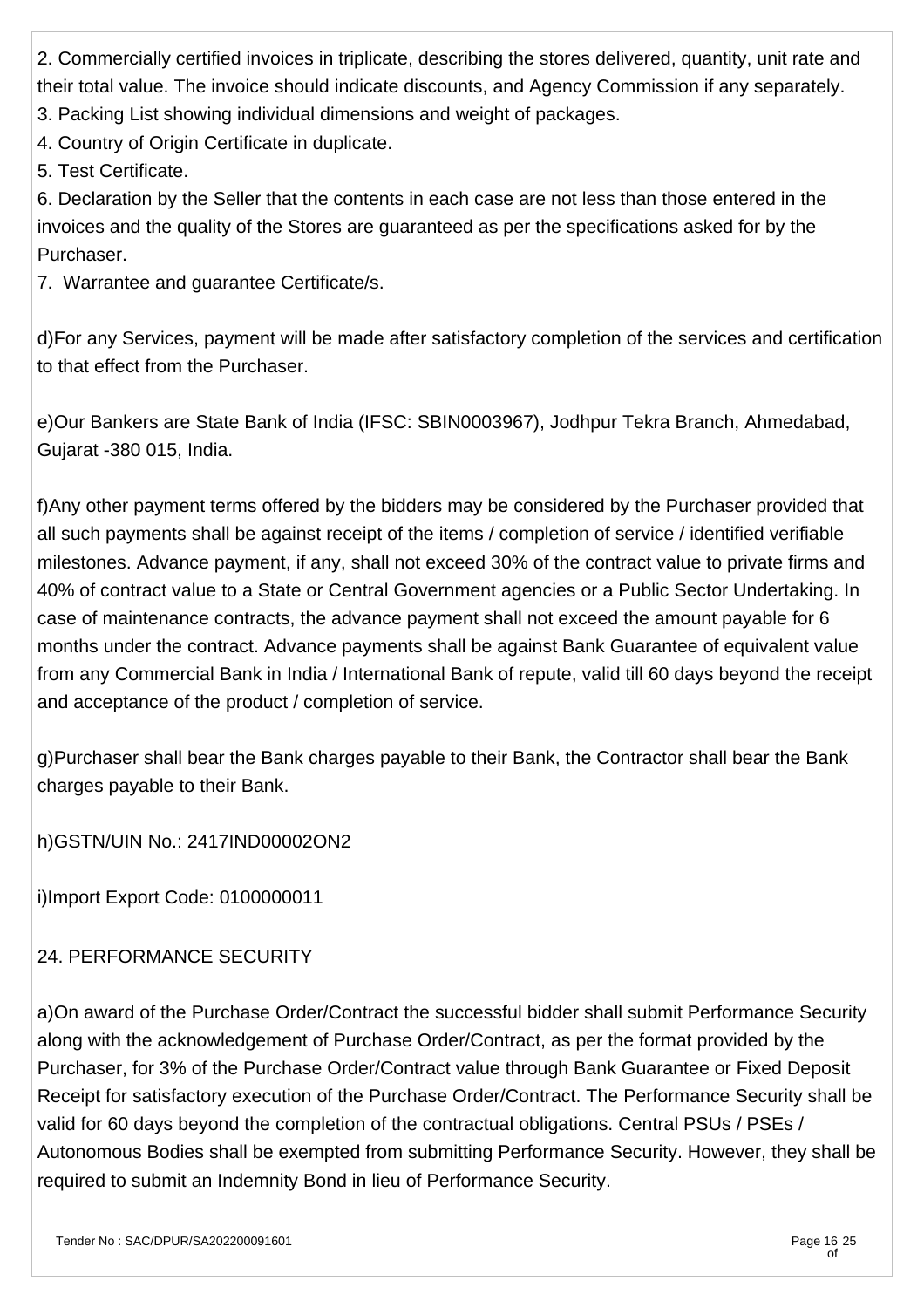b)Non-submission of Performance Security will entail cancellation of Purchase Order/Contract and any other action deemed fit by the Purchaser. The Performance Security will be returned to the Contractor, without any interest, after completion of all Contractual/Purchase Order obligations, including warranty period.

25. PORT OF ENTRY:

For Air shipments: AHMEDABAD For Sea Shipments: NHAVA SHEVA/Mumbai Seaport

## 26. RECOVERY OF SUM DUE

Whenever any claim for the payment of, whether liquidated or not, money arising out of or under the Contract against the Contractor, the Purchaser shall be entitled to recover such sum by appropriating in part or whole, the security deposited by the Contractor, if a security is taken against the Contract. In the event of the security being insufficient or if no security has been taken from the Contractor, then the balance or the total sum recoverable as the case may be, shall be deducted from any sum then due or which at any time thereafter may become due to the Contractor under this or any other Contract with the Purchaser. Should this sum be not sufficient to cover the full amount recoverable, the Contractor shall pay to the Purchaser on demand the remaining balance due. Similarly, if the Purchaser has or makes any claim, whether liquidated or not, against the Contractor under any other Contract with the Purchaser, the payment of all moneys payable under the Contract to the Contractor including the security deposit shall be withheld till such claims of the Purchaser are finally adjudicated upon and paid by the Contractor.

#### 27. REJECTION

Rejected stores will remain at destination at the Contractor's risk and responsibility. If instructions for their disposal are not received from the Contractor within a period specified by the Purchaser, the Purchaser or their representative has, at their discretion, the right to scrap or sell or consign the rejected stores to Contractor's address at the Contractor's entire risk and expense, freight being payable by the Contractor at actuals.

#### 28. REPLACEMENT

If the stores of any portion thereof is damaged or lost during transit the Purchaser shall give notice to the Contractor setting forth particulars of such stores damaged or lost during transit. The replacement of such stores shall be effected by the Contractor within a reasonable time to avoid unnecessary delay in the intended usage of the stores.

#### 29. RISK PURCHASE

Tender No : SAC/DPUR/SA202200091601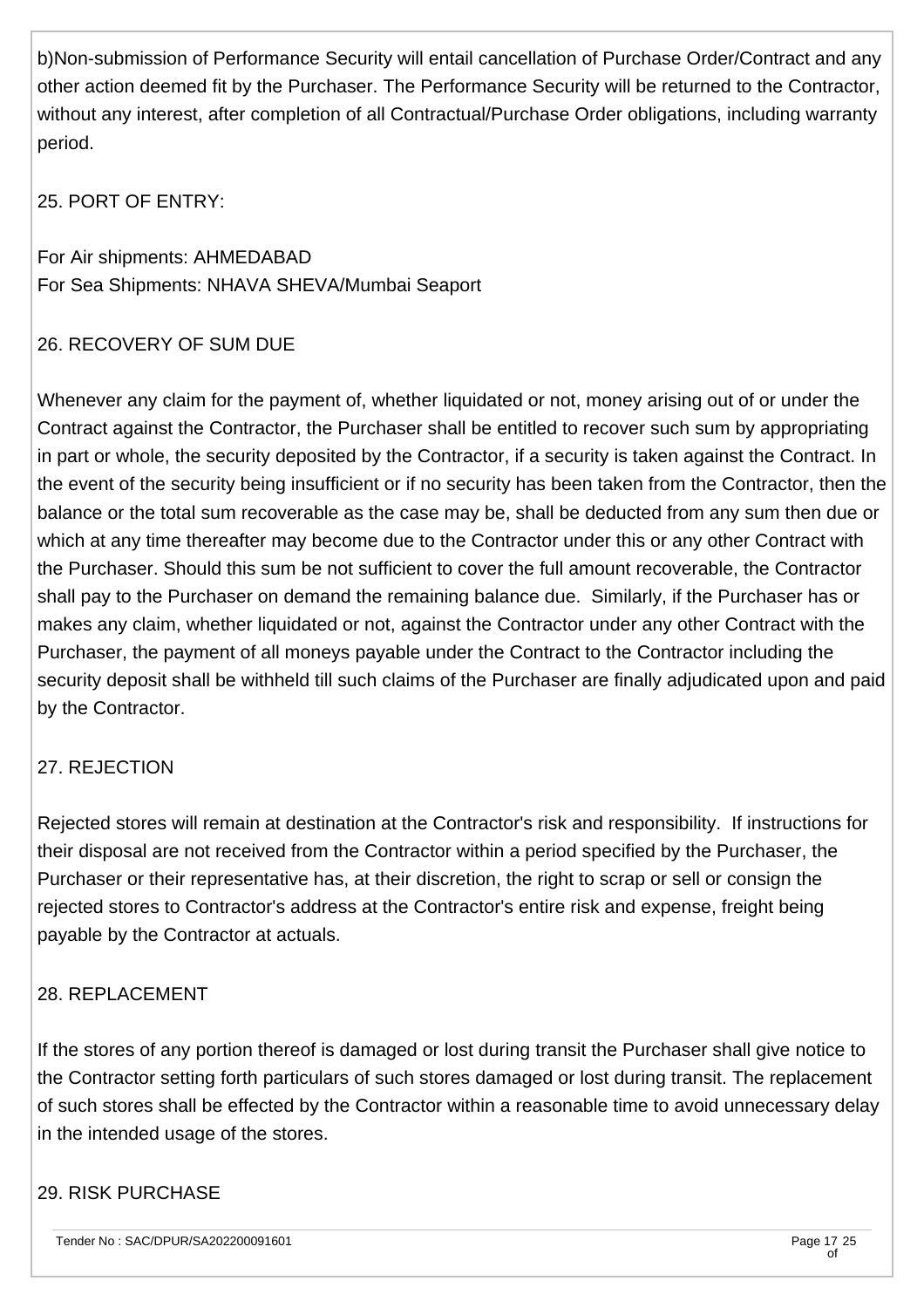Where timely delivery of goods/services is of prime importance and where the vendor fails to fulfil their contractual obligations, the Purchaser shall have an option to complete the contract/procurement at the risk and expense of the contractor. Wherever the risk purchase clause in invoked by the Purchaser, the contractor will be liable to pay the additional amount, if any, incurred by the Purchaser as against the value of the Purchase Order/Contract. Prior to resorting to risk purchase the Purchaser shall consider impact of the default by the contractor, opportunities given to the contractor as available in the PO/Contract, proper notice to the contractor to invoke risk purchase clause and method of recovering the additional amount spent by the Purchaser.

#### 30. SECURITY INTEREST

On each item to be delivered under the Contract, including an item of work in progress in respect of which payments have been made in accordance with the terms of the Contract, Purchaser shall have a security interest in such items which shall be deemed to be released only at the time when the applicable deliverable item is finally accepted and delivered to the Purchaser in accordance with the terms of the Contract. Such security interest of the Purchaser shall constitute a prior charge as against any other charge or interest created in respect of such items by any entity.

#### 31. SHIPPING MARKS:

The mark on the shipping documents such as invoice, airway bill / bill of lading and on the packages should be as follow:

PURCHASE ORDER /CONTRACT NO. ............................ DATED ......................... GOVERNMENT OF INDIA DEPARTMENT OF SPACE, SPACE APPLICATIONS CENTRE Destination: ............................. Port of Entry: ...........................

#### 32. TAXES AND DUTIES

a)Taxes and Duties shall be distinctly shown in the offer.

b)The Purchaser is eligible for concessional rate of GST as per Notification No. 45/2017-Central Tax (Rate) dt.14.11.2017 and Notification No. 47/2017 dt.14.11.2017-Integrated Tax (Rate) issued by Department of Revenue, Ministry of Finance, Government of India. The Purchaser will issue the necessary certificate for the items covered under the said notification provided the same is requested by the bidder in their quotation.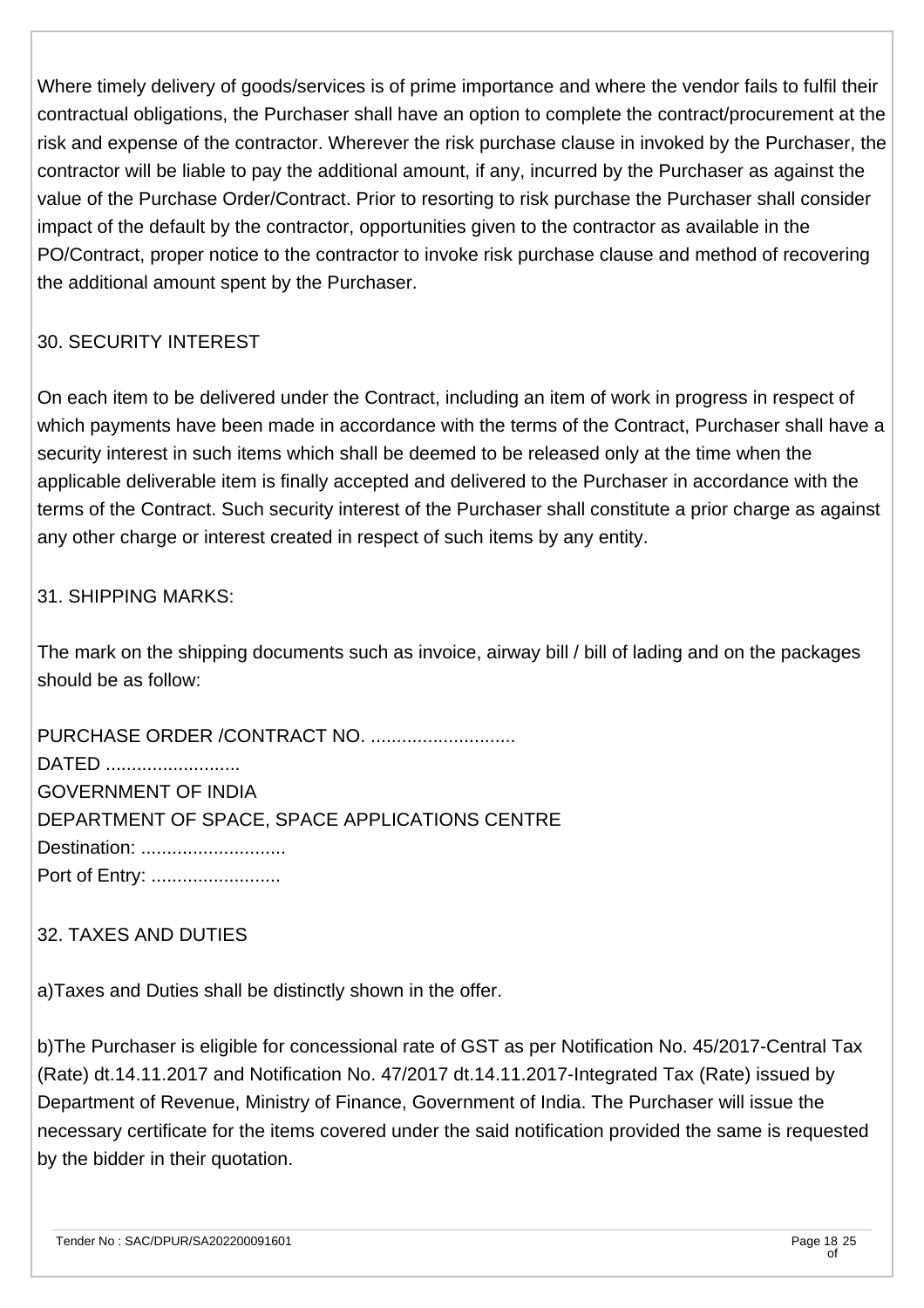c)Purchaser is eligible for concessional rate of Customs Duty and IGST on imports as per Notification No. 50/2017-Customs dt.30.06.2017 and Notification No.5/2018-Customs dt.25.01.2018 issued by Department of Revenue, Ministry of Finance, Government of India. For the items covered under the said notification, the Purchaser will issue the necessary certificate for the items covered under the said notification provided the same is requested by the bidder in their quotation. Accordingly, prices shall be quoted exclusive of Customs Duty and IGST component.

## 33. TERMINATION

Under the normal circumstances, Termination/Short Closing of the Contract is not foreseen. However, SAC reserves the right to terminate the Contract in whole or in part by giving 30 days prior notice under the following circumstances:

1. For repeated non-performance in the execution of Contract.

2. If the contractor / Service Provider is found to have made any false or fraudulent declaration of statement to obtain the Contract or found to be indulging in unethical or unfair trade practices.

- 3. When both the Parties mutually agree for termination.
- 4. If the Contractor fails to perform any other obligations under the Contract.
- 5. If the Contractor becomes bankrupt or otherwise insolvent.
- 6. Owing to deficiency of service, breach of Contract.
- 7. For inefficiency, indiscipline, irregularity, insincerity, indifference in work, disobedience, doubtful credentials/ integrity, etc., at any point of time during the Contract period.
- 8. Any special circumstances, which must be recorded to justify the Cancellation of the Contract.

## 34. TERMS FOR TECHNICAL-BID & PRICE-BID

a)The price quoted shall be firm and fixed. At the option of the Purchaser, in case of long term contracts where the input cost and other factors are subject to changes, price variation may be accepted as per price variation formula, if specifically mentioned in the RFP/Tender.

b)In a two part tender [Part-1: Techno-commercial bid and Part-2: Financial bid], initially only the techno-commercial bids would be opened and evaluated. The financial bids will be opened only for the bids which successfully meet the qualification criteria and techno-commercial criteria. The bid will be rejected if price of any nature is included in Part-1 [Techno-commercial bid].

c)Bidders shall note that the entries for rate, taxes & duties, freight and any other levy shall be entered only in the relevant fields as provided in the price bid form / vendor specified terms.

d)If specifically mentioned in the tender document/RFP, only the authorized dealers/agents/representatives of original manufacturers shall submit the quotation with documentary evidence.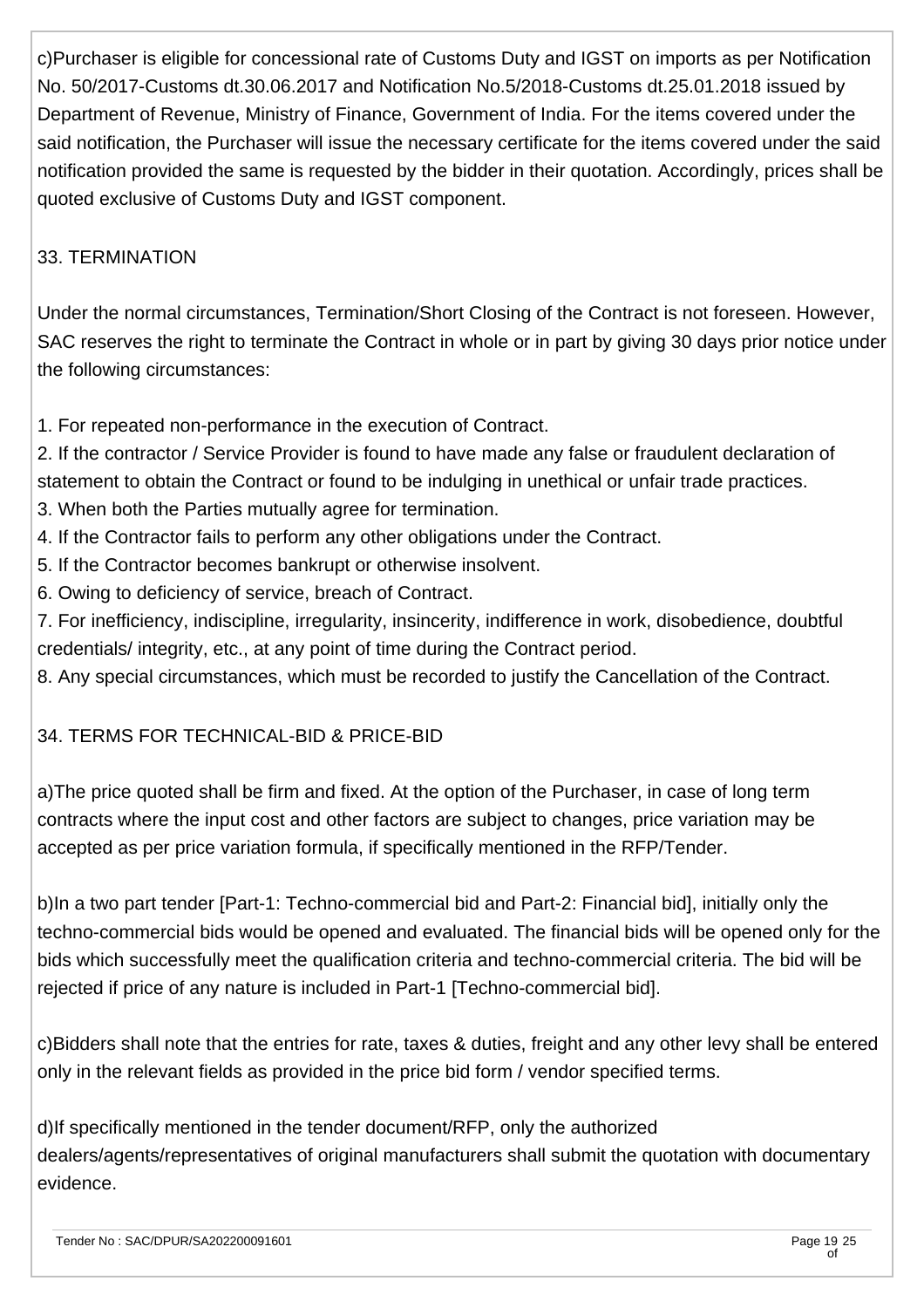e)All available technical literature, catalogues and other data in support of the specifications and details of the items shall be furnished along with the offer.

f)Approximate net and gross weight of the items offered shall be indicated in your offer. If dimensional details are available, the same shall also be indicated in the offer.

g)Stores offered shall strictly conform to the tender specifications. Deviations, if any, shall be clearly indicated by the bidder in the quotation. The bidder shall also indicate the Make/Model number of the stores offered. Test Certificates, wherever necessary, shall be forwarded along with supplies. Wherever options have been called for in our specifications, the bidder shall address all such options.

h)Any drawings, specifications, end use, etc., which are part of the tender document shall not be disclosed by the bidder to any third party.

i)Tender number shall be mentioned in all correspondence.

#### 35. TRAINING:

The Contractor shall, if required by the Purchaser, provide facilities for the practical training of Purchaser's engineering / technical personnel and for their active association on the manufacturing processes throughout the manufacturing period of the Contract / stores. Number of such personnel to be mutually agreed upon.

36. ULTIMATE CONSIGNEE:

Head, Purchase & Stores, Central Stores, Space Applications Centre (SAC), Ambawadi Vistar PO Ahmedabad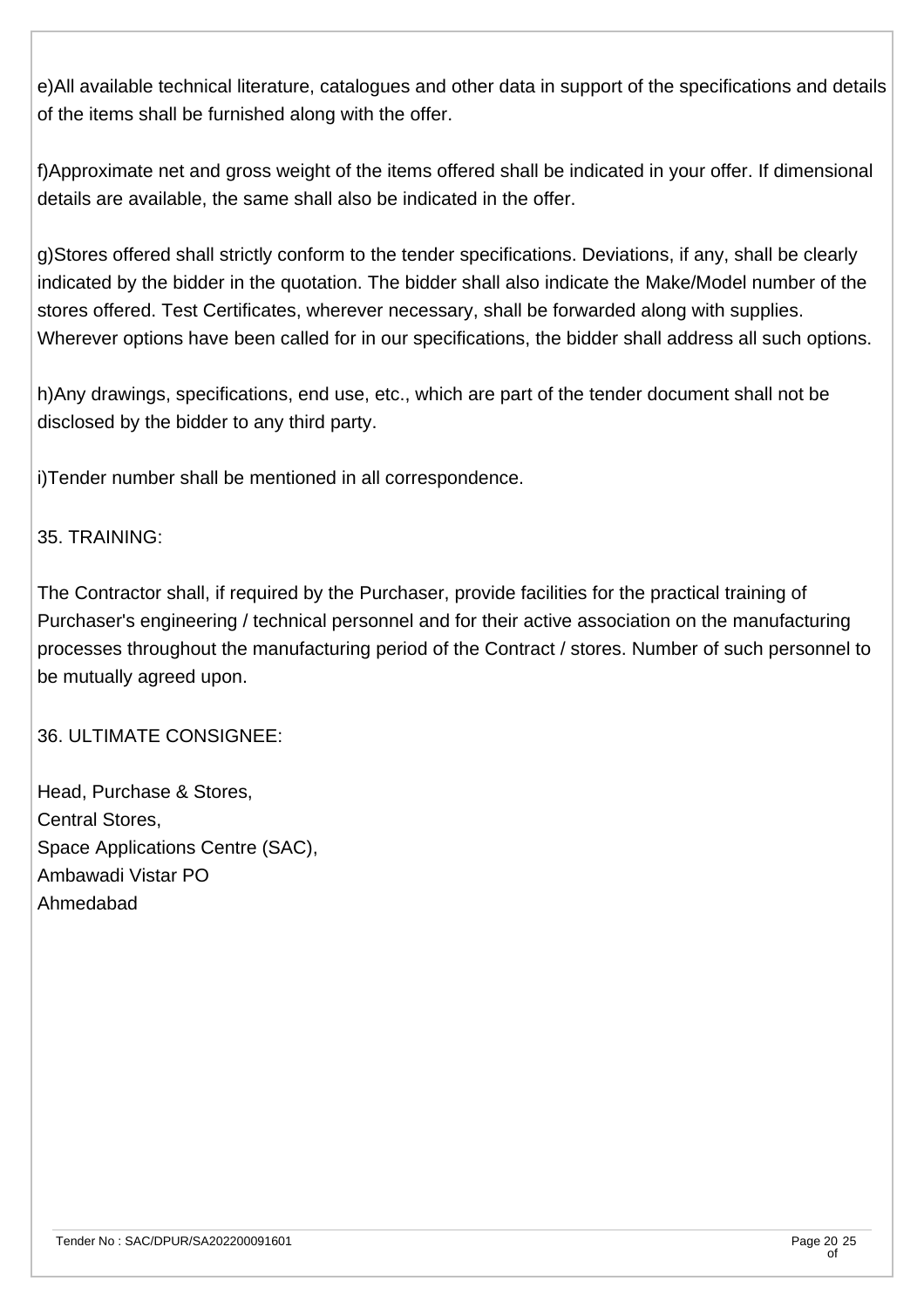# **C. Bid Templates**

# **C.1 Technical Bid - RF Signal Generators**

## **1. RF Signal Generator**

## **Item specifications for RF Signal Generator**

| SI <sub>No</sub> | Specification                                                                       | Value                               | Compliance         | Offered<br>Specification | Remark |
|------------------|-------------------------------------------------------------------------------------|-------------------------------------|--------------------|--------------------------|--------|
| $\mathbf 1$      | <b>Frequency Range</b>                                                              | 9KHz to 6 GHz                       | Yes / No / Explain |                          |        |
| $ 2\rangle$      | <b>Output Power Level:</b><br>Power [9 KHz to 6<br>GHz]                             | $+5$ dBm to $-110$<br>dBm           | Yes / No / Explain |                          |        |
| $\overline{3}$   | <b>Output Power Level:</b><br>Level Accuracy                                        | $< 1.1$ dB                          | Yes / No / Explain |                          |        |
| $\overline{4}$   | <b>Resolution</b>                                                                   | 0.001 Hz or Better                  | Yes / No / Explain |                          |        |
| 5                | Spectral<br>Performance:<br>Harmonics @<br>+4dbm (1 MHz to<br>6GHz)                 | $-30$ d $Bc$                        | Yes / No / Explain |                          |        |
| 6                | Spectral<br>Performance: SSB<br>Phase Noise at 20<br>KHz Offset @ 100<br><b>MHz</b> | $<$ -118 dBc / Hz                   | Yes / No / Explain |                          |        |
| 7                | Spectral<br>Performance: SSB<br>Phase Noise at 20<br>KHz Offset @ 1 GHz             | $<$ -120 dBc / Hz                   | Yes / No / Explain |                          |        |
| $\overline{8}$   | Spectral<br>Performance: SSB<br>Phase Noise at 20<br>KHz Offset @ 3 GHz             | $<$ -110 dBc / Hz                   | Yes / No / Explain |                          |        |
| 9                | Spectral<br>Performance: SSB<br>Phase Noise at 20<br>KHz Offset @ 6 GHz             | $<$ -100 dBc / Hz                   | Yes / No / Explain |                          |        |
| 10               | <b>Internal Reference</b><br>Oscillator: Time base<br><b>Stability</b>              | Aging Rate: $±1$<br>ppm/yr.         | Yes / No / Explain |                          |        |
| 11               | <b>Internal Reference</b><br>Oscillator: Time base<br>reference Freq.               | 10 MHz (Input /<br>Output) required | Yes / No / Explain |                          |        |
| 12               | Computer interface                                                                  | <b>GPIB and LAN both</b>            | Yes / No / Explain |                          |        |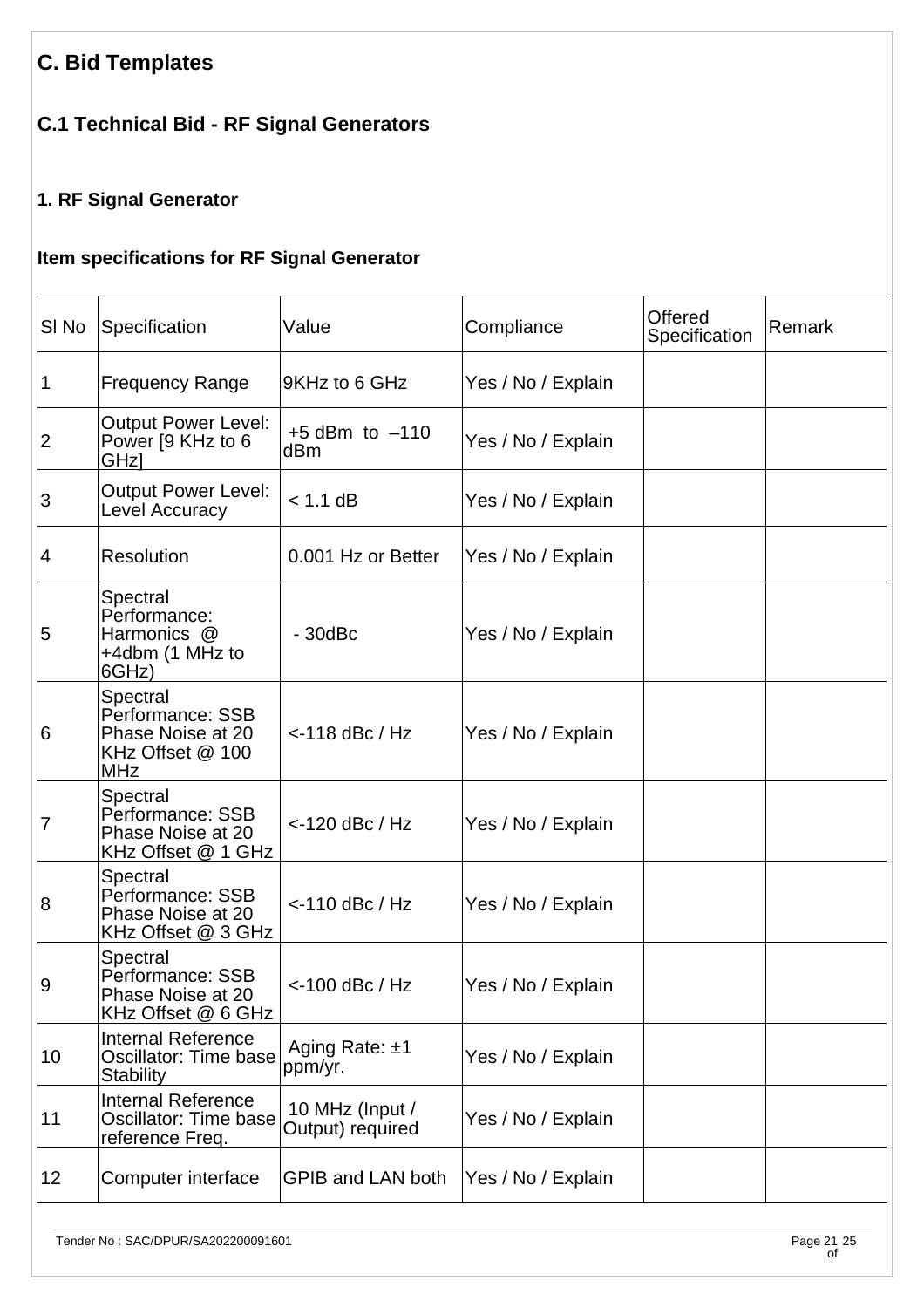| 13 | Environmental      | Operating temp.:<br>$0^{\circ}$ C To $40^{\circ}$ C                                                  | Yes / No / Explain |  |
|----|--------------------|------------------------------------------------------------------------------------------------------|--------------------|--|
| 14 | Warranty           | 3 years standard<br>warranty                                                                         | Yes / No / Explain |  |
| 15 | <b>Manuals</b>     | Datasheet,<br>Calibration manual,<br>programming<br>manual, Operating<br>Manual & Service<br>Manuals | Yes / No / Explain |  |
| 16 | <b>Input Power</b> | Mains input 230 V<br>$ AC, 50$ Hz (nominal), $ Yes / No / Explain$<br>Indian standard<br>mains cord  |                    |  |

**Supporting Documents required from Vendor**

- **1. Datasheet**
- **2. Technical Specifications**
- **3. Service Manual**
- **4. Operating Manual**
- **5. Programming Manual**

#### **6. Calibration Manual**

5 additional documents can be uploaded by the vendor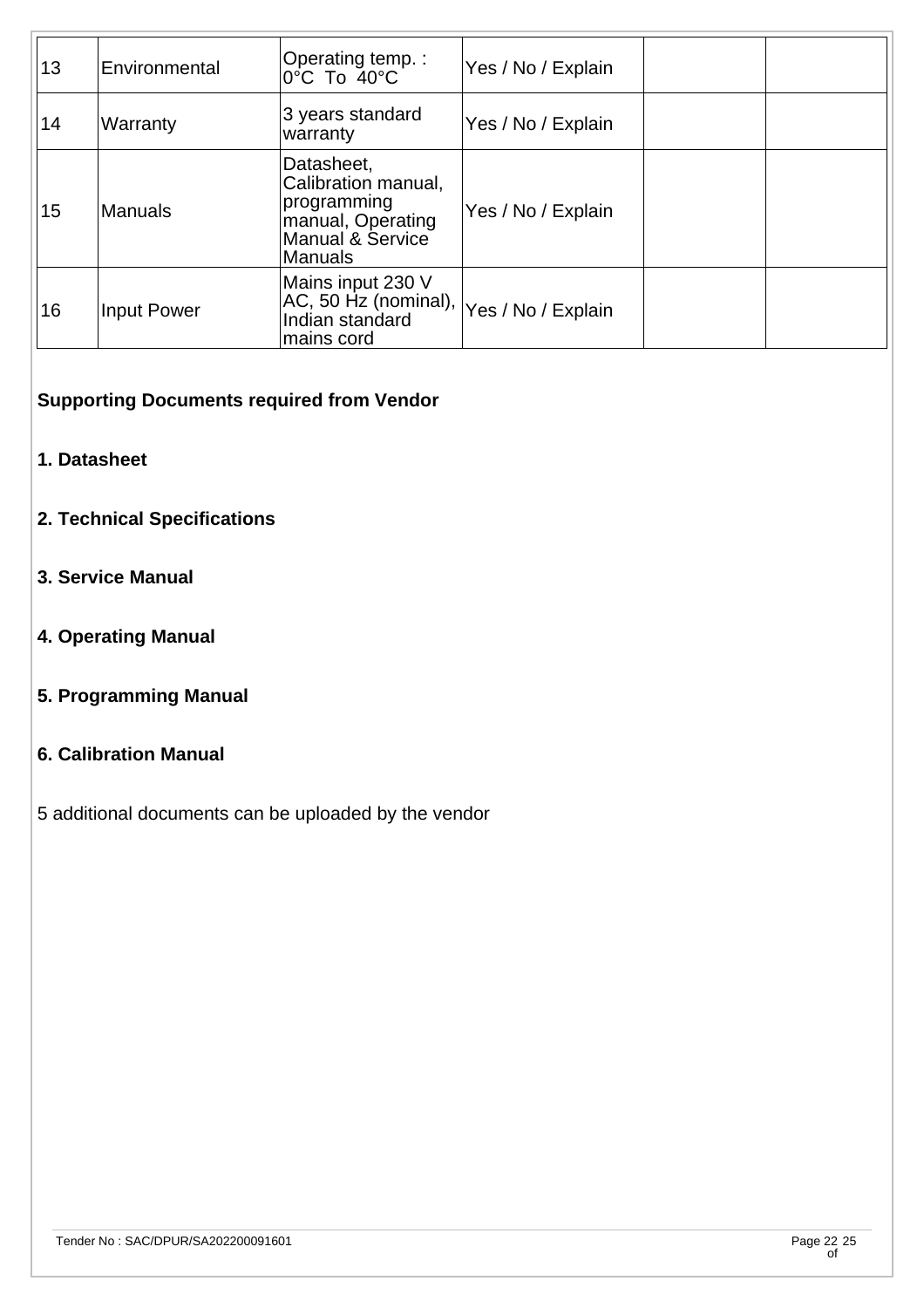## **C.2 Commercial Terms / Bid**

| SI. No.        | Description                                                                                                                                                               | <b>Compliance</b>  | <b>Vendor Terms</b> |
|----------------|---------------------------------------------------------------------------------------------------------------------------------------------------------------------------|--------------------|---------------------|
| $\mathbf 1$    | Final quantity shall be decided at the $ {\rm Yes}$ / No / Explain<br>time of ordering.                                                                                   |                    |                     |
| $\overline{2}$ | Free of cost on site installation and<br>training for minimum one day should   Yes / No / Explain<br>be provided.                                                         |                    |                     |
| 3              | Quoted equipment should not be<br>End of Support; Spares support<br>even after supply should be<br>available for minimum 10 years.                                        | Yes / No / Explain |                     |
| $\overline{4}$ | Only New Equipment is to be<br>Quoted (No Quote for Refurbished)                                                                                                          | Yes / No / Explain |                     |
| 5              | Warranty & post Warranty services<br>should preferably be available in<br>India.                                                                                          | Yes / No / Explain |                     |
| 6              | Vendor has to provide the point by<br>point compliance for the above<br>specifications along with page<br>number of data sheet/product<br>literature.                     | Yes / No / Explain |                     |
| $\overline{7}$ | The vendor must be authorized<br>agent/distributor of the item offered.<br>Copy of certificate issued by the<br>Original manufacturer for the same<br>should be attached. | Yes / No / Explain |                     |
| 8              | <b>Delivery Terms</b>                                                                                                                                                     | Yes / No / Explain |                     |
| 9              | <b>Delivery Period</b>                                                                                                                                                    | Yes / No / Explain |                     |
| 10             | <b>Packing Charges</b><br>(inclusive/exclusive)                                                                                                                           | Yes / No / Explain |                     |
| 11             | <b>Payment Terms with Bank Charges</b>                                                                                                                                    | Yes / No / Explain |                     |
| 12             | Name and address of the Indian<br>Agent, with e-mail ID and<br>percentage of agency commission<br>(if any)                                                                | Yes / No / Explain |                     |
| 13             | Validity of the offer                                                                                                                                                     | Yes / No / Explain |                     |
| 14             | <b>Liquidated Damages</b>                                                                                                                                                 | Yes / No / Explain |                     |
| 15             | Warranty Period (To and fro charges<br>in case of warranty<br>replacement/repair will be to<br>Suppliers Account)                                                         | Yes / No / Explain |                     |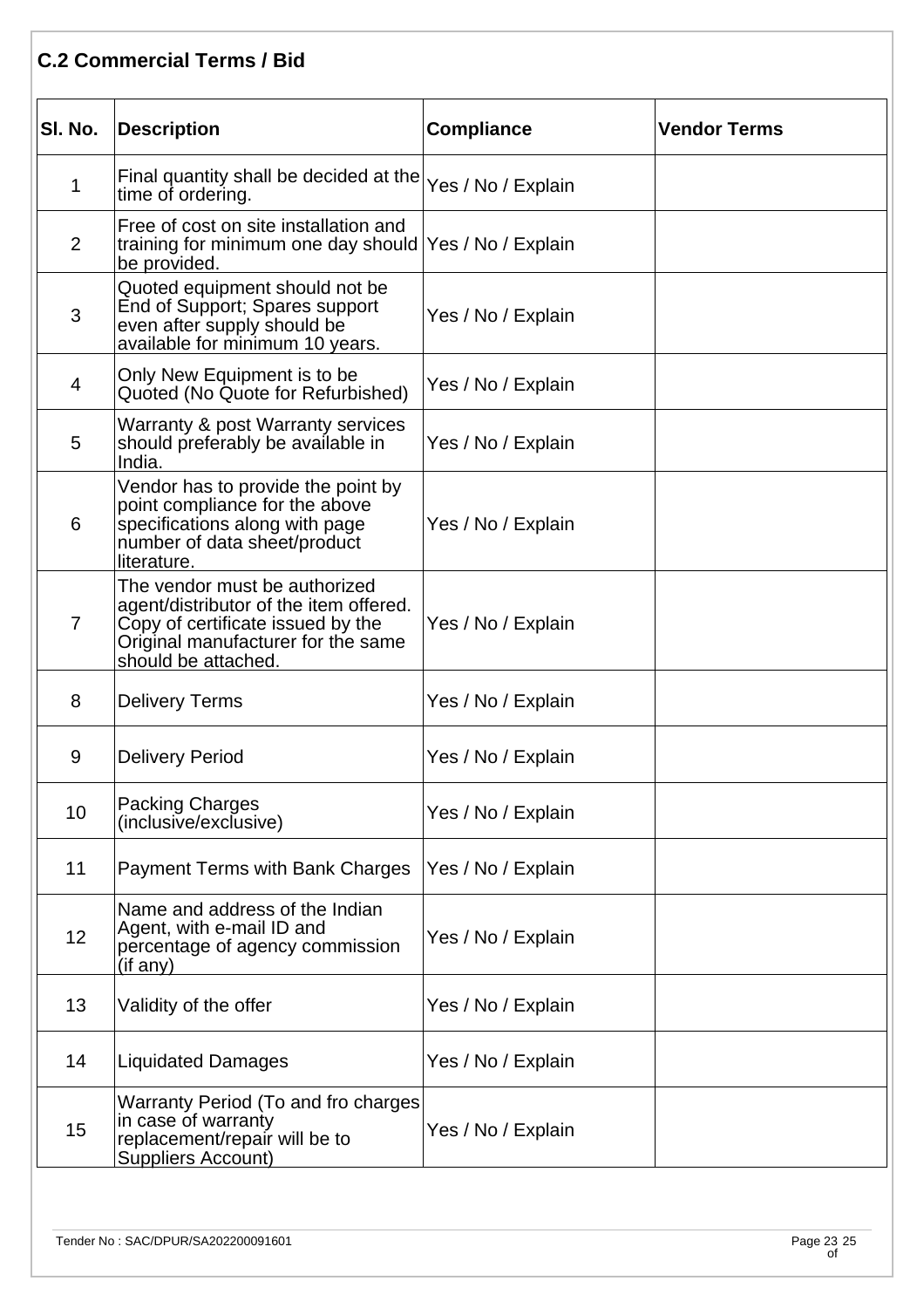| 16 | <b>Performance Security</b>                                                                                                                                                                 | Yes / No / Explain |  |
|----|---------------------------------------------------------------------------------------------------------------------------------------------------------------------------------------------|--------------------|--|
| 17 | <b>Payment Terms</b>                                                                                                                                                                        | Yes / No / Explain |  |
| 18 | Bank charges payable to their<br>respective bankers shall be borne<br>by the Purchaser and Supplier<br>themselves.                                                                          | Yes / No / Explain |  |
| 19 | Warranty Period from the date of<br>receipt, Installation &<br>Commissioning, acceptance of<br>material at SAC.                                                                             | Yes / No / Explain |  |
| 20 | To and fro charges in case of<br><b>Warranty Replacement Repair will</b><br>be to Suppliers Account                                                                                         | Yes / No / Explain |  |
| 21 | <b>Performance Security Bank</b><br>Guarantee                                                                                                                                               | Yes / No / Explain |  |
| 22 | BG against FIM (If Applicable)                                                                                                                                                              | Yes / No / Explain |  |
| 23 | Acceptance to Jurisdiction,<br>Applicable Laws & Arbitration<br>Clause as per our tender<br>documents.                                                                                      | Yes / No / Explain |  |
| 24 | Name, Address & Email ID of<br>Principal & Indian Agent (If Any) on<br>which order has to be released.                                                                                      | Yes / No / Explain |  |
| 25 | Percentage of agency commission<br>included in the quoted price payable<br>in Indian Rupees only directly to the<br>Indian Agent                                                            | Yes / No / Explain |  |
| 26 | Latest Authorization Certificate from<br>the Principal                                                                                                                                      | Yes / No / Explain |  |
| 27 | Country of Origin                                                                                                                                                                           | Yes / No / Explain |  |
| 28 | End User Statement required or<br>Not? (If Yes, Provide Format in<br>editable form)                                                                                                         | Yes / No / Explain |  |
| 29 | Onsite Installation & Training                                                                                                                                                              | Yes / No / Explain |  |
| 30 | Provide undertaking on your letter<br>head as per OM No.<br>F.No.6/18/2019-PPD dated<br>23/07/2020 issued by Dept. of<br>Expenditure, Public Procurement<br>division (Refer Tender notice). | Yes / No / Explain |  |
| 31 | Provide your Unique Seller Id<br>(generated through GEM -<br>Government E-marketplace)                                                                                                      | Yes / No / Explain |  |
| 32 | Exemption Certificates (CDEC/GST) Yes / No / Explain                                                                                                                                        |                    |  |